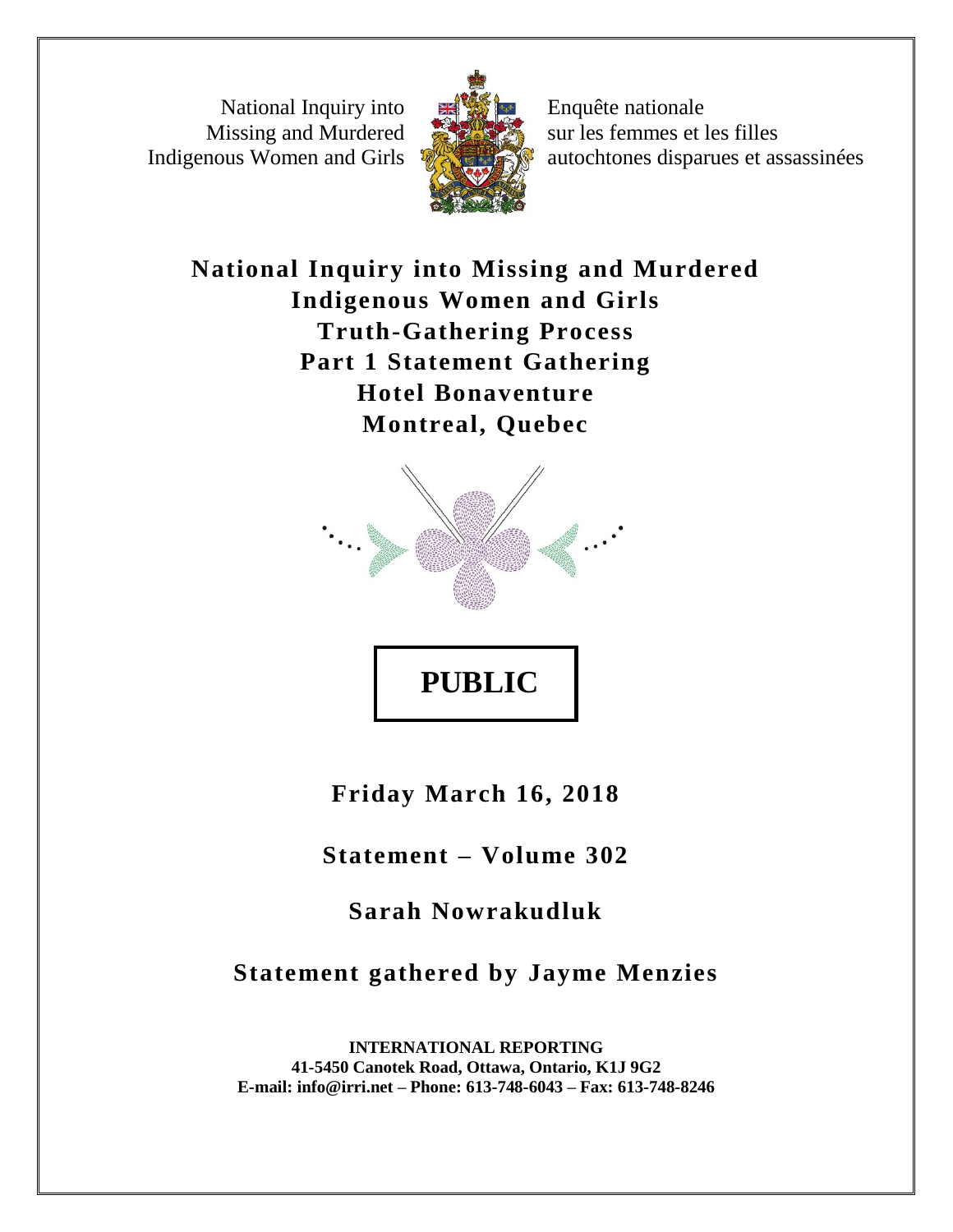## **TABLE OF CONTENTS**

| Statement Volume 302             |       |
|----------------------------------|-------|
| March 16, 2018                   |       |
| Witness: Sarah Nowrakudluk       | PAGE. |
|                                  |       |
|                                  |       |
| Statement of Sarah Nowrakudluk 1 |       |
|                                  |       |

Court transcriber's certificate . . . . . . . . . . 21

**Statement gatherer: Jayme Menzies** 

**Documents submitted with testimony: none.**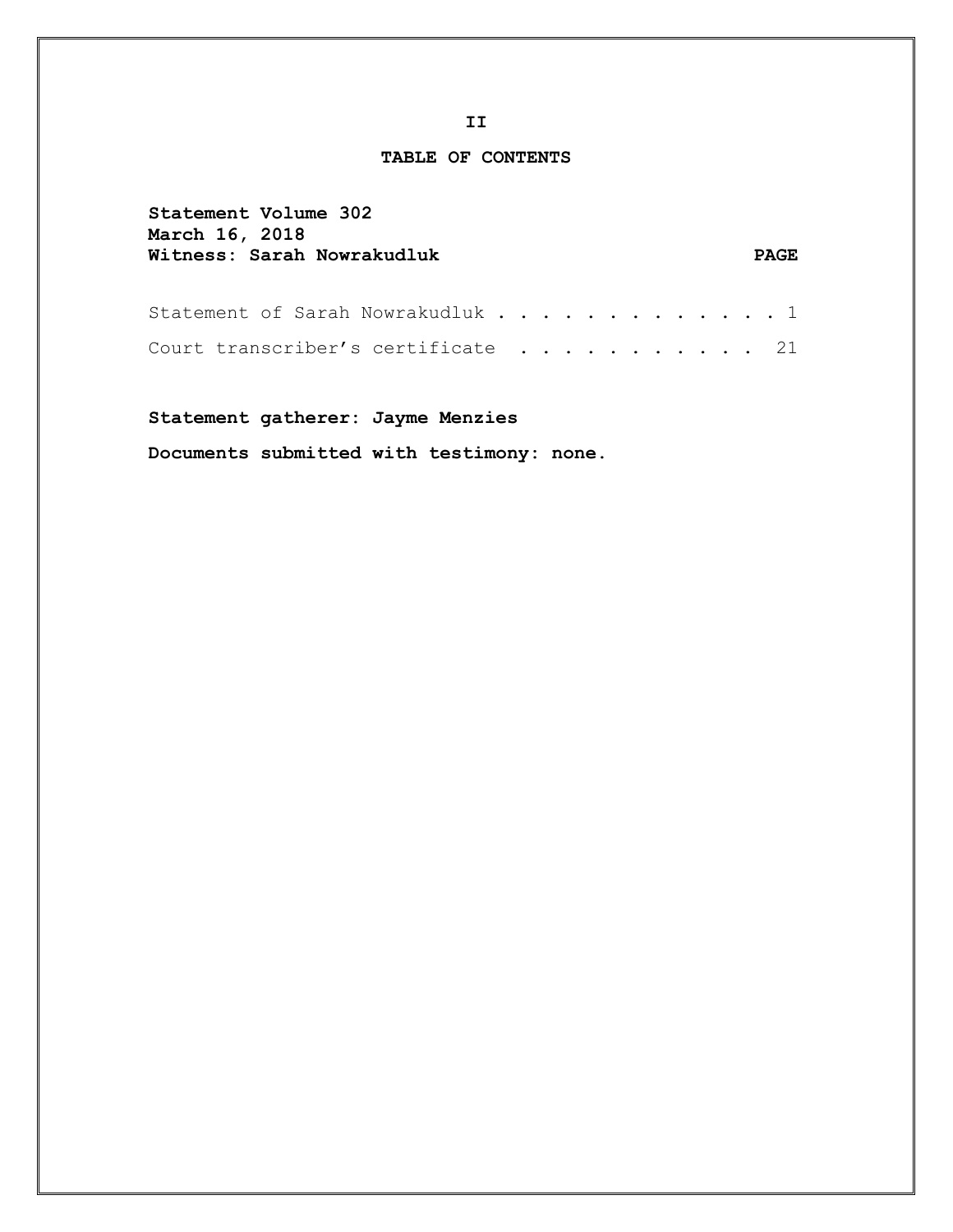| $\mathbf{1}$   | Montréal, Quebec                                       |
|----------------|--------------------------------------------------------|
| $\overline{2}$ | --- Upon commencing on Friday, March                   |
| 3              | 16 at 12:10 p.m.                                       |
| 4              | JAYME MENZIES: Okay, that's started. And that is       |
| 5              | started. Okay. My name is JAYME Menzies, the date is   |
| 6              | March 16th and the time is 12:10. And now you can      |
| $\overline{7}$ | introduce yourself if you like.                        |
| 8              | SARAH NOWRAKUDLUK (speaking English):                  |
| 9              | I'm Sarah Nowrakudluk.                                 |
| 10             | SARAH NOWRAKUDLUK (speaking Inuktitut):                |
| 11             | I'm Sarah Nowrakudluk, I want to say something that I  |
| 12             | have forgotten before, recommendations, how do I say   |
| 13             | this? I want to add more into recommendations but I    |
| 14             | will be, I'll be interpreting in both languages. First |
| 15             | of all I want to talk about the girls. There are girls |
| 16             | that are neglected and sent to foster care in Nunavik. |
| 17             | There's lots of girls in foster care, there are women  |
| 18             | that do want to take care of their children but they   |
| 19             | don't get a chance, but the children are taken away    |
| 20             | from home often. They aren't given a choice to keep    |
| 21             | their children. It's often painful when a woman's      |
| 22             | child is taken away from home, when their child is     |
| 23             | taken from them. Their life is turned upside down, the |
| 24             | things they don't normally do, they start doing. It    |
| 25             | would be beneficial if the social services work with   |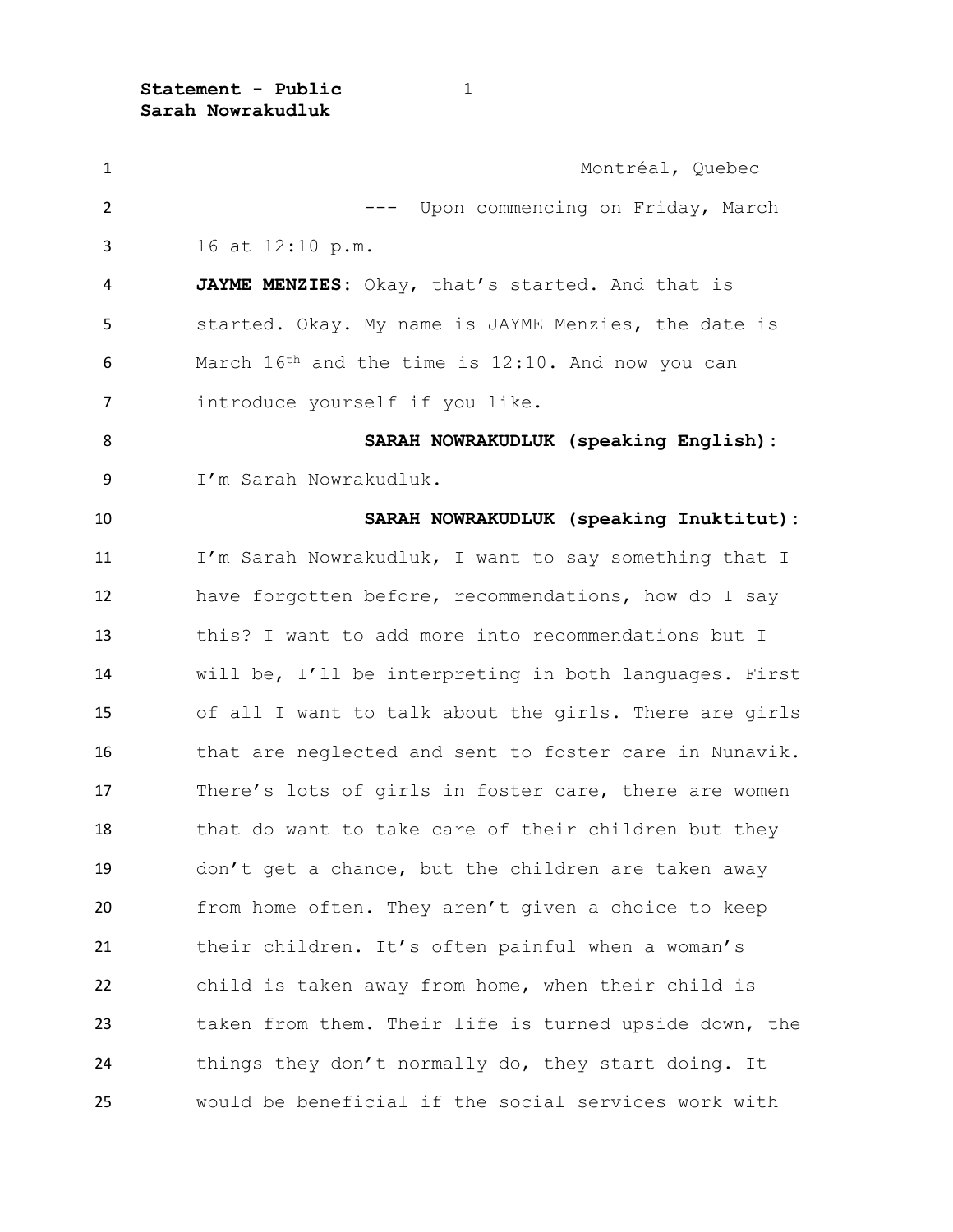1 the parents to prevent the child from being taken away from home. Nowadays the women are not being counselled traditionally, now they are living more in the modern world where they don't get a lot of support. **SARAH NOWRAKUDLUK (speaking English):** I was mentioning about children just being taken away 7 and their children put in a daycare - not daycare, foster care. Not daycare. And the parents don't have a chance to go get help. And it would be great to have those parents to be pushed to get help. If they have an alcohol or drug problem, to keep seeing the parents to go, to follow up, to see if they can try to quit 13 and get them help. If they have to go to AAs, if they have to go to some [inaudible] when you have a problem. **JAYME MENZIES:** Like a counsellor? **SARAH NOWRAKUDLUK (speaking English):** Counsellor. **JAYME MENZIES:** Okay. **SARAH NOWRAKUDLUK (speaking English):** Counselling or something like that. **JAYME MENZIES:** Yeah. **SARAH NOWRAKUDLUK (speaking English):** We really need that in the north. **JAYME MENZIES:** Those resources aren't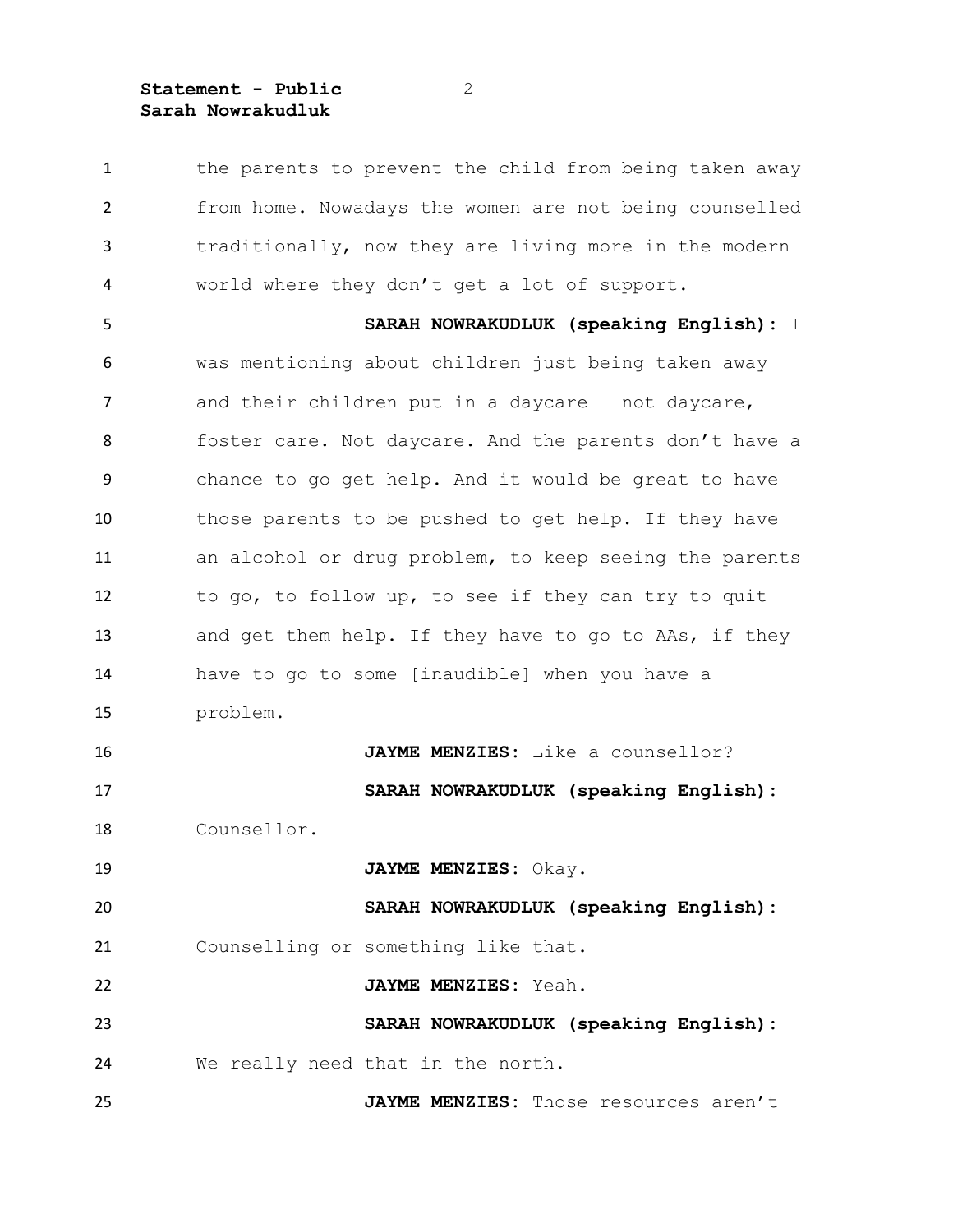really available where you are? **SARAH NOWRAKUDLUK (speaking English):** Not really. They have to go Montréal or Kuujjuaq for their issues. But because sometimes they don't want to leave their community, they just end up staying and they take so long to get their children back. Yeah. **SARAH NOWRAKUDLUK (speaking Inuktitut):** Also. **SARAH NOWRAKUDLUK (speaking English):** And I also had a situation in Montréal. When I came here with my partner. And we were fighting. And the way I was treated was horrible by the police. My ex was calling the police when we were fighting. I saw him trying to hit my older son and I pushed him, and he ended up calling the police. And the police were only talking in French. And I tried to ask them, I want to know what you guys are saying. And I was getting really upset because they refused to respond to me what they were saying, because I didn't want my partner to lie about me just because I pushed him. And every, everything just ended up falling apart. Being – I became a single mom at that time when we separate. And in Montréal it was very difficult because I didn't have someone to help me or to support me and I'm not really from Montréal. And I didn't know where to go to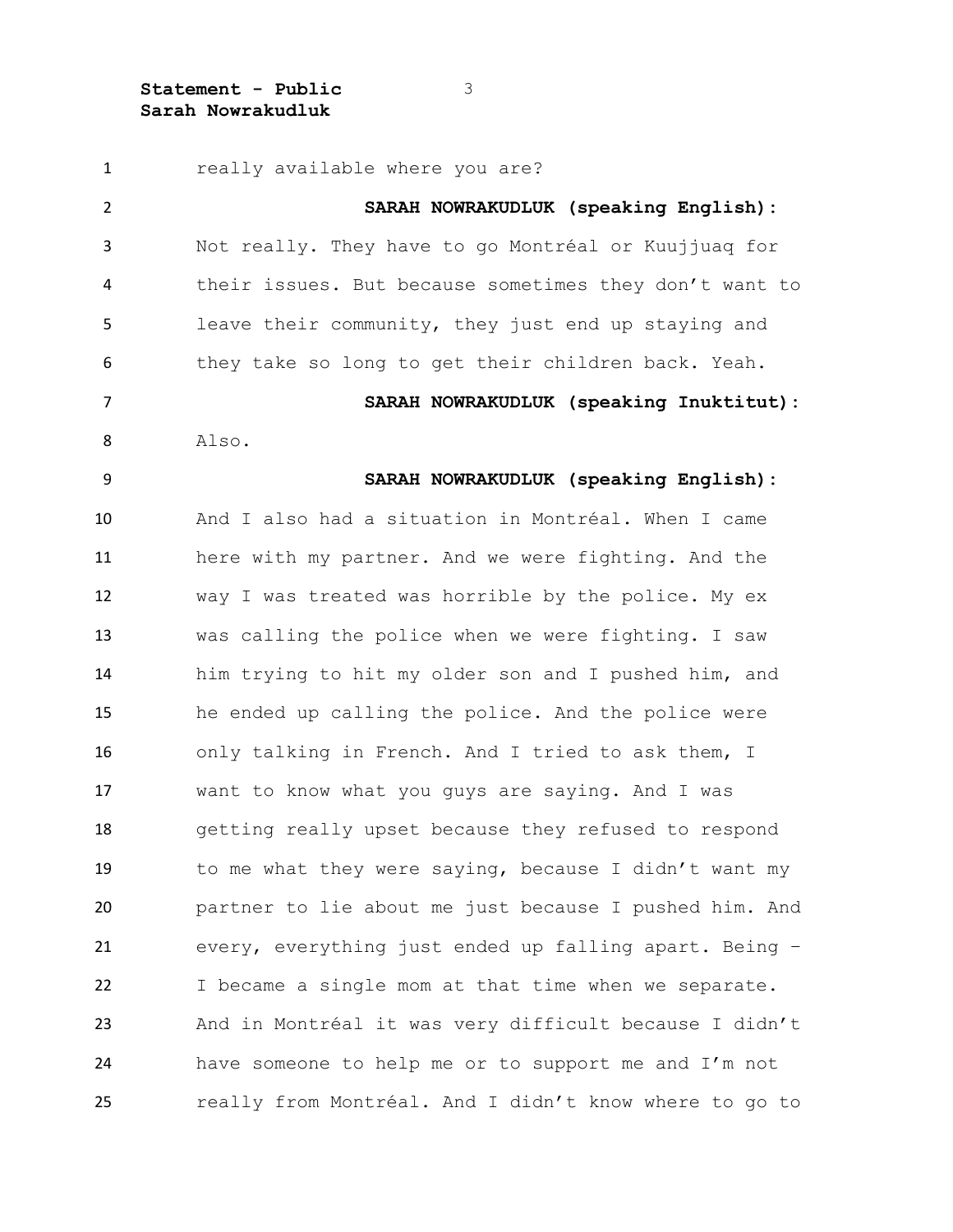get help. And everybody was white people, the Batshaw youth protection were all white, the police were all white, and everybody spoke French. And I learned how difficult, difficult it was as a Native Inuit... **SARAH NOWRAKUDLUK (speaking Inuktitut):** It's hard being Inuk. **SARAH NOWRAKUDLUK (speaking English):** And whatever, like I tried to fight for my children. But the person who was in charge was even writing the way she wants. She was asking the questions about me, how we are, you know? But she didn't write the things I was saying. She was twisting them around. She was fighting for my husband to win my child. My youngest child. But – and that time I was not even a drinker and they were trying to say that I'm alcoholic. That was a way of their thinking. Automatically just because I'm Inuit. And I learned that a lot of Inuit people go through that here in Montréal or in other cities. They lose their children just like that [snaps fingers]. And they have no chance to see their children and they don't give them a chance to, to get help. And this is what it's really need in Montréal, especially Montréal. Because I've met a few people, Inuit women who lost their children to foster care. No matter how much they fight for their children, they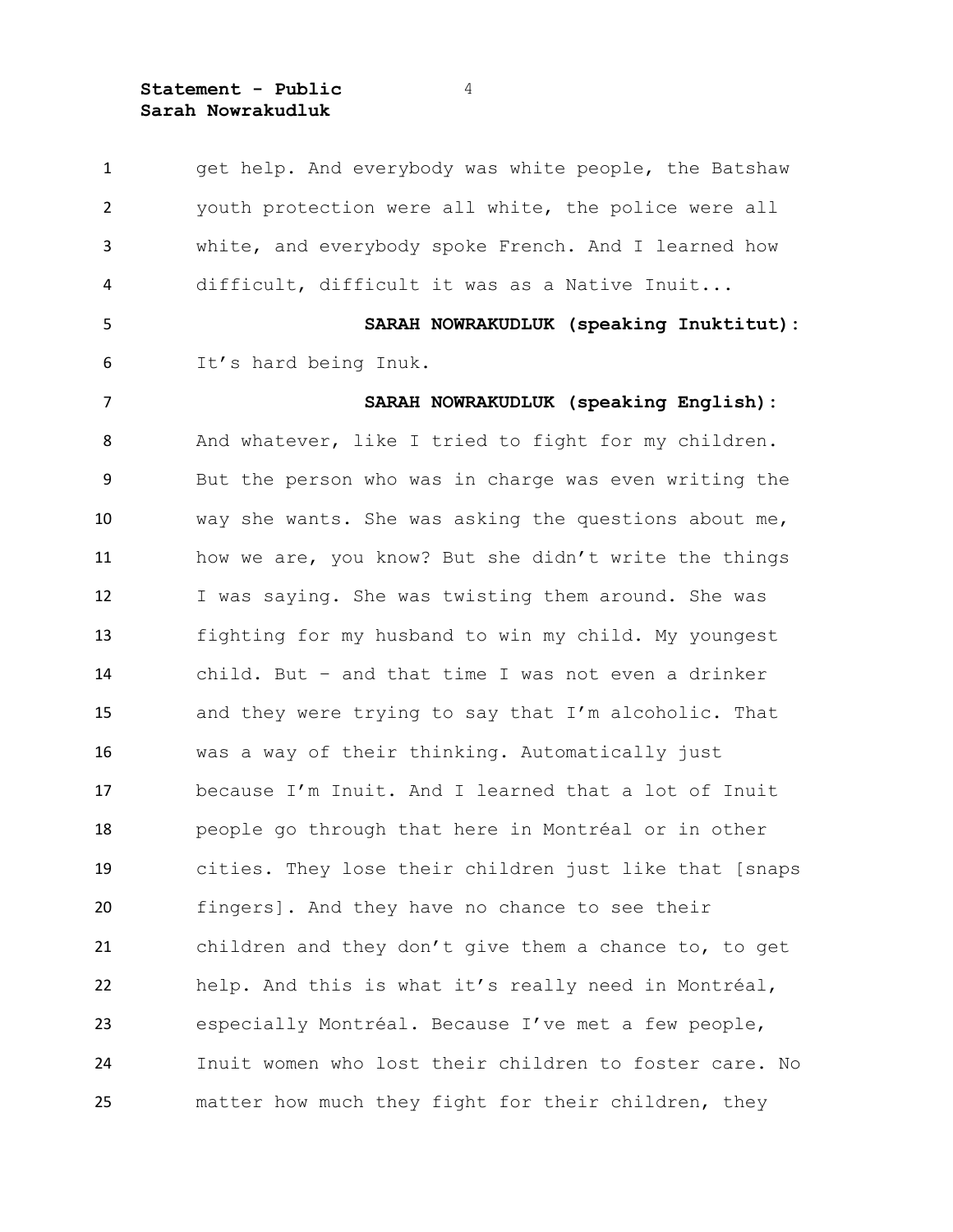| $\mathbf{1}$   | were just taken away. So like we need the, we need the |
|----------------|--------------------------------------------------------|
| $\overline{2}$ | support even in Montréal with Inuit people. With - I'm |
| 3              | - like I would recommend that we would get Inuit youth |
| 4              | protection workers who are being supported by the      |
| 5              | other youth protection workers. It's so important. We  |
| 6              | really need that. We need equality. We need to be      |
| $\overline{7}$ | treated the same. We want to be treated like human     |
| 8              | beings. So that's one of the thing I wanted to mention |
| 9              | about.                                                 |
| 10             | JAYME MENZIES: That's a good idea.                     |
| 11             | SARAH NOWRAKUDLUK (speaking English):                  |
| 12             | It's both side. In Nunavik and also in Montréal. It's  |
| 13             | not like - I, I was fostering children also. It was    |
| 14             | very heartbreaking to see those children. No matter    |
| 15             | what happens to their parents or who they are, the     |
| 16             | children will love their parents no matter what. And   |
| 17             | they want to be with their parents no matter what.     |
| 18             | Especially when they're young. They don't judge their  |
| 19             | parents; they love them. So it would be nice if they   |
| 20             | would have a chance to get help instead of the         |
| 21             | children like completely taken away for years and      |
| 22             | years and years. They have to, the parents has to be   |
| 23             | pushed to get help and given resources, because they   |
| 24             | just take the children and there's not much resources  |
| 25             | to go to. And also for lack of housing is a big, big   |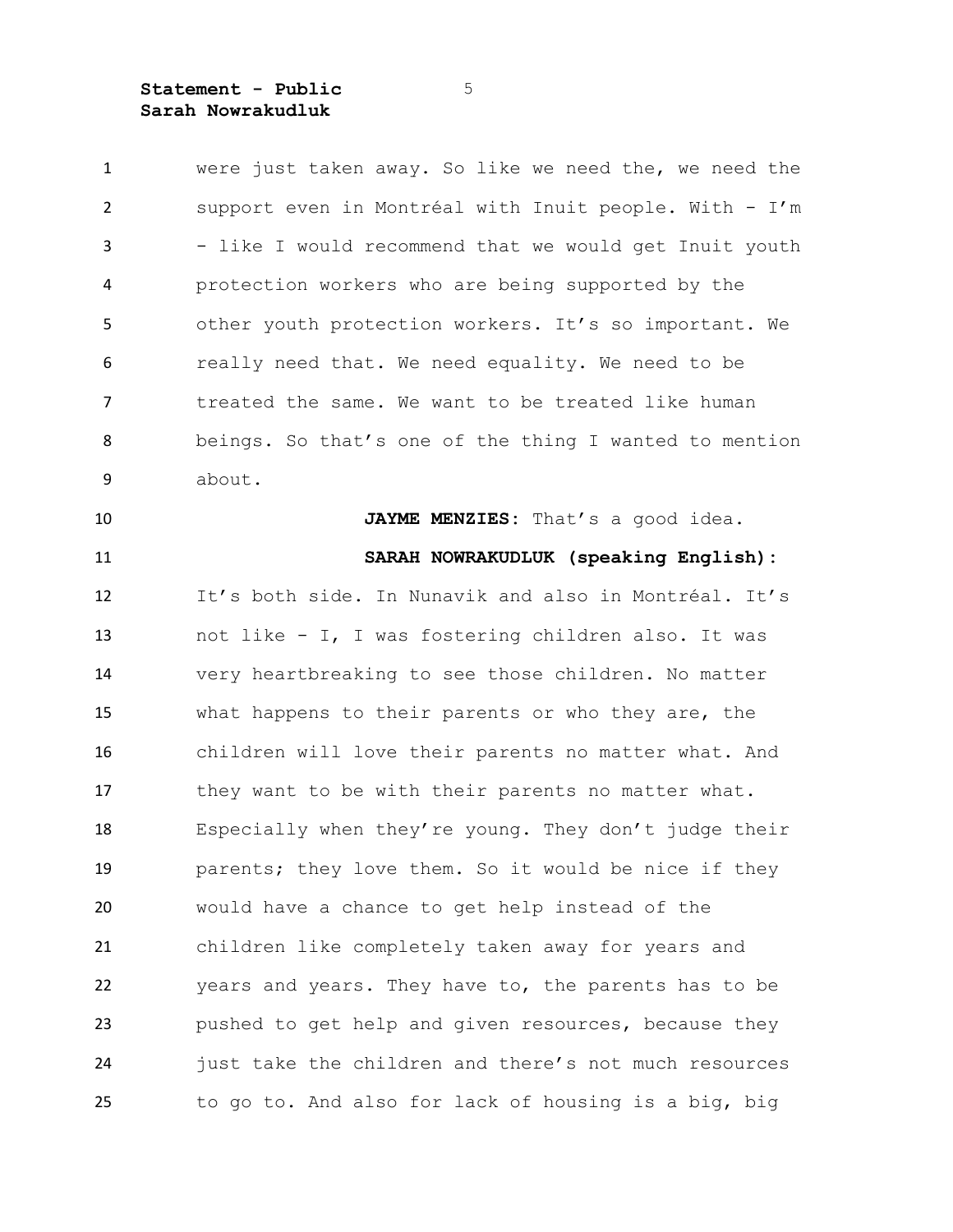| $\mathbf{1}$   | problem we have in our communities. Even to me, I feel |
|----------------|--------------------------------------------------------|
| $\overline{2}$ | like I'm homeless. I have a place to rent right now,   |
| 3              | but I'm having a very hard time to get a house. A      |
| 4              | rented house. In the north, especially for single      |
| 5              | mothers, it's very, very hard on them. Not having a    |
| 6              | home for their children, they're being moved to, to    |
| $\overline{7}$ | live with other families. Because there's lack of      |
| 8              | housing. There's no houses. Absolutely nothing, no     |
| 9              | available.                                             |
| 10             | JAYME MENZIES: Right.                                  |
| 11             | SARAH NOWRAKUDLUK (speaking English):                  |
| 12             | Like here in Montréal there's so many buildings that   |
| 13             | are empty.                                             |
| 14             | JAYME MENZIES: Yeah.                                   |
| 15             | SARAH NOWRAKUDLUK (speaking English):                  |
| 16             | That could fill up a lot of people. I can't believe    |
| 17             | they can even have empty apartments.                   |
| 18             | JAYME MENZIES: I know.                                 |
| 19             | SARAH NOWRAKUDLUK (speaking English):                  |
| 20             | Wow, that would be awesome if we would have that       |
| 21             | chance.                                                |
| 22             | JAYME MENZIES: Yeah.                                   |
| 23             | SARAH NOWRAKUDLUK (speaking English):                  |
| 24             | So a lot of women are struggling with their children   |
| 25             | and due to that, a lot of children also still get fos- |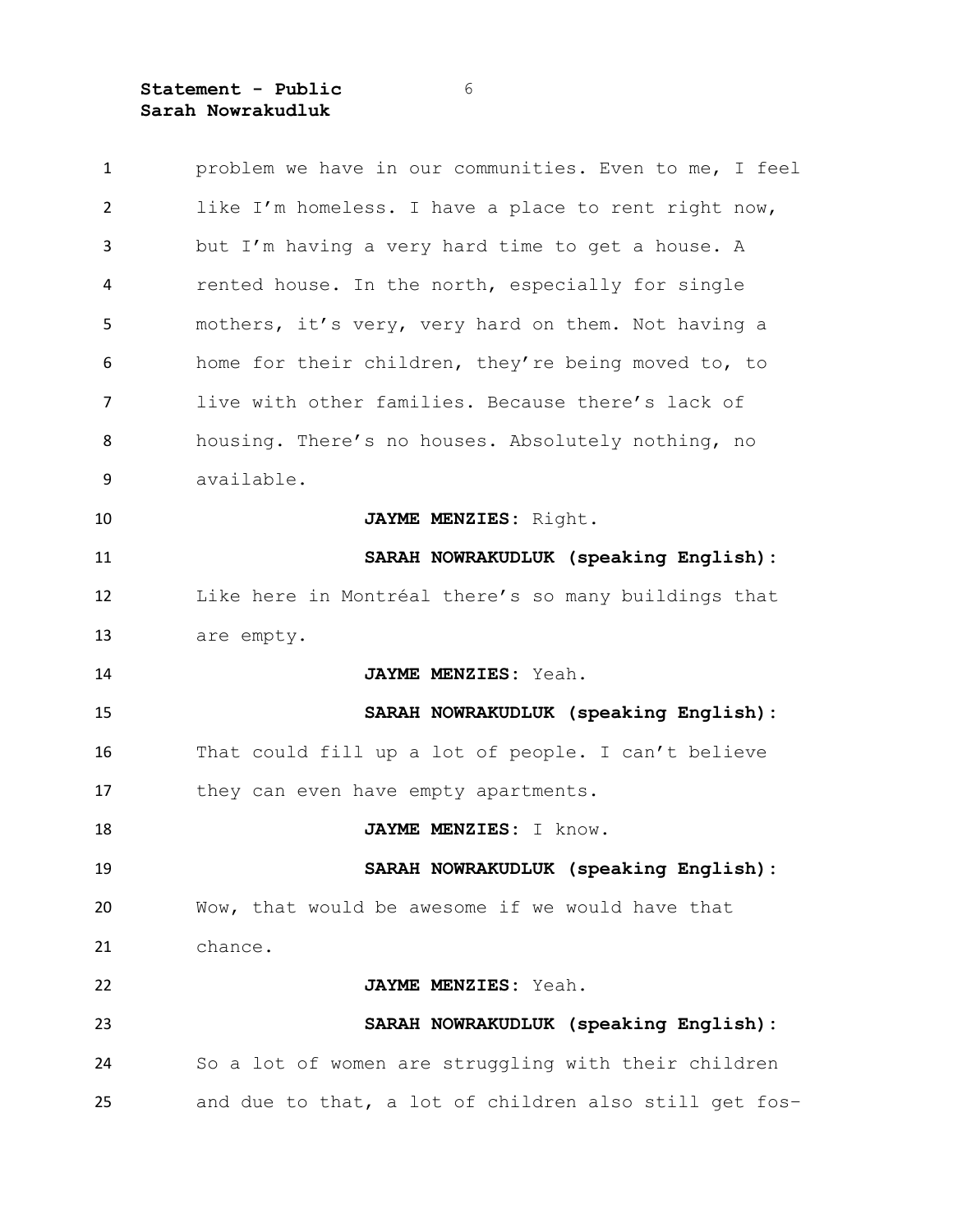it goes to foster care. **JAYME MENZIES:** Because of a lack of homes? **SARAH NOWRAKUDLUK (speaking English):** A lack of – yes. **JAYME MENZIES:** House? **SARAH NOWRAKUDLUK (speaking English):** A lack of homes. And the cost of living is so high. Like really high. We live on food day by day and we have to share food with other people when we run out. Even if you will have a job you're still sharing your food in order to survive with others. It's a very struggling situation. It's like we're living in poverty. A lot of, a lot of people who don't have jobs. Especially single mothers, they're struggling a lot. And they're 16 going through poverties. People don't speak about that enough. And it has to be spoke, spoke about because we are in Canada. It feels like we're from another country that is very, very poor. That's how I see sometimes. And there's a lot of lack of jobs. So that's even made it harder. Some people have to be on welfare because there's no jobs for them. We need to create more jobs. We need more resources. We need so many things. Like here they have so much things that are available for them and we are lacking a lot. Also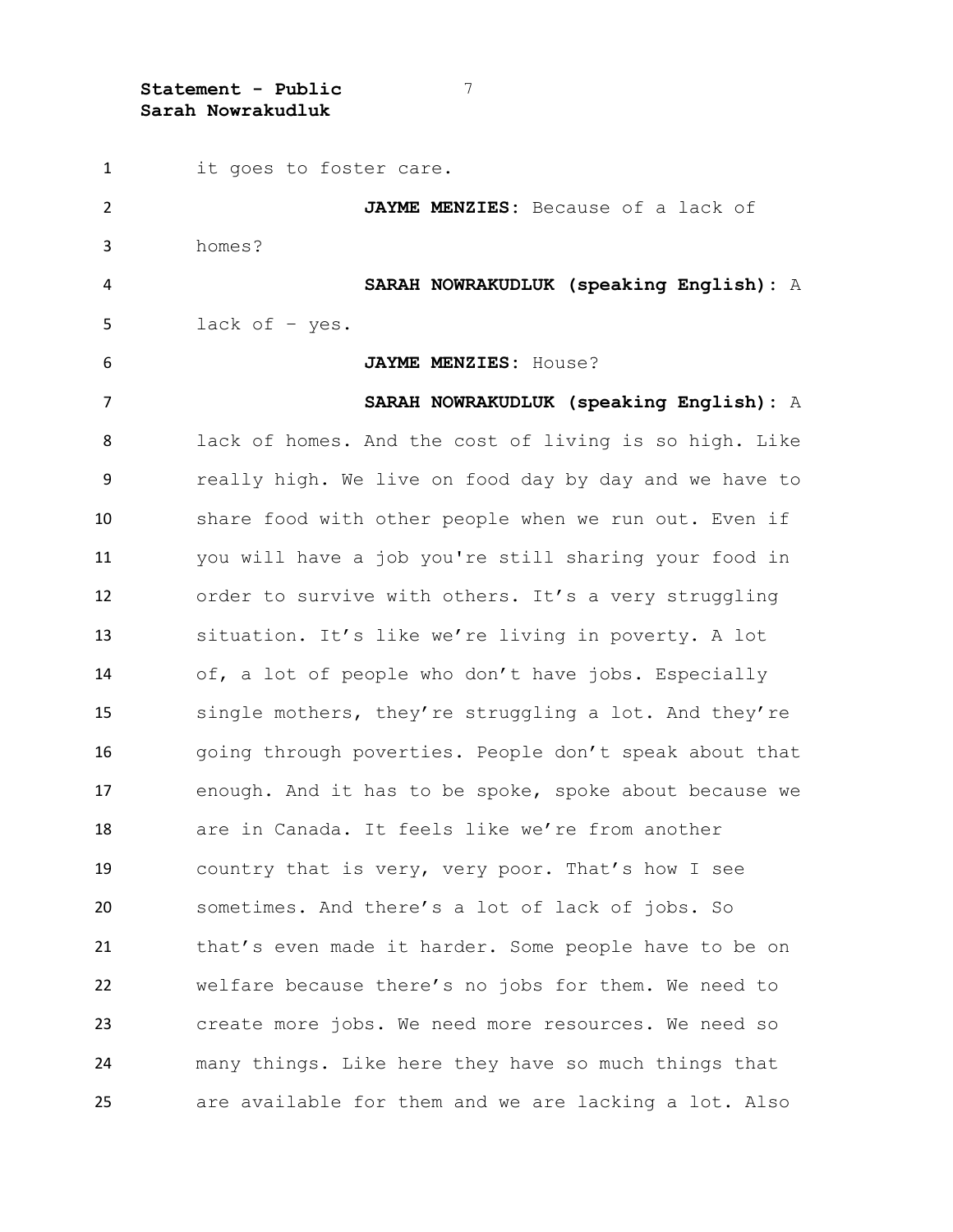for the elders. We need also, I need to mention about our elders. They're taken advantage of by their families a lot today. It wasn't like that, it's not like that for everyone but for some people, when they get their money, like every month, some of their adult children go take advantage of their money. Especially 7 the one who live with them. So it would be great if we had old, old folk's homes? Like apartments with a nurse that goes there. It would be nice to have that. Because I notice they have those everywhere in Canada but we don't have it in the north. There's one in Puvirnituq that I know of, but it's not like a, a real home. Yeah. We also need to be aware of our elders. We need to protect them even today. I'm saying that even to my own hometown. Sometimes they can't do things on 16 their own anymore and we have to try to help them as much as we can and keep our culture.

 **SARAH NOWRAKUDLUK (speaking Inuktitut):** Elders are the ones that need care the most because they are the ones to take care of the younger ones. They need a place, a bigger apartment where the children can do errands for our elders because we really do need to take care of our elders. **SARAH NOWRAKUDLUK (speaking English):**

They, like they need drivers too, to bring them to the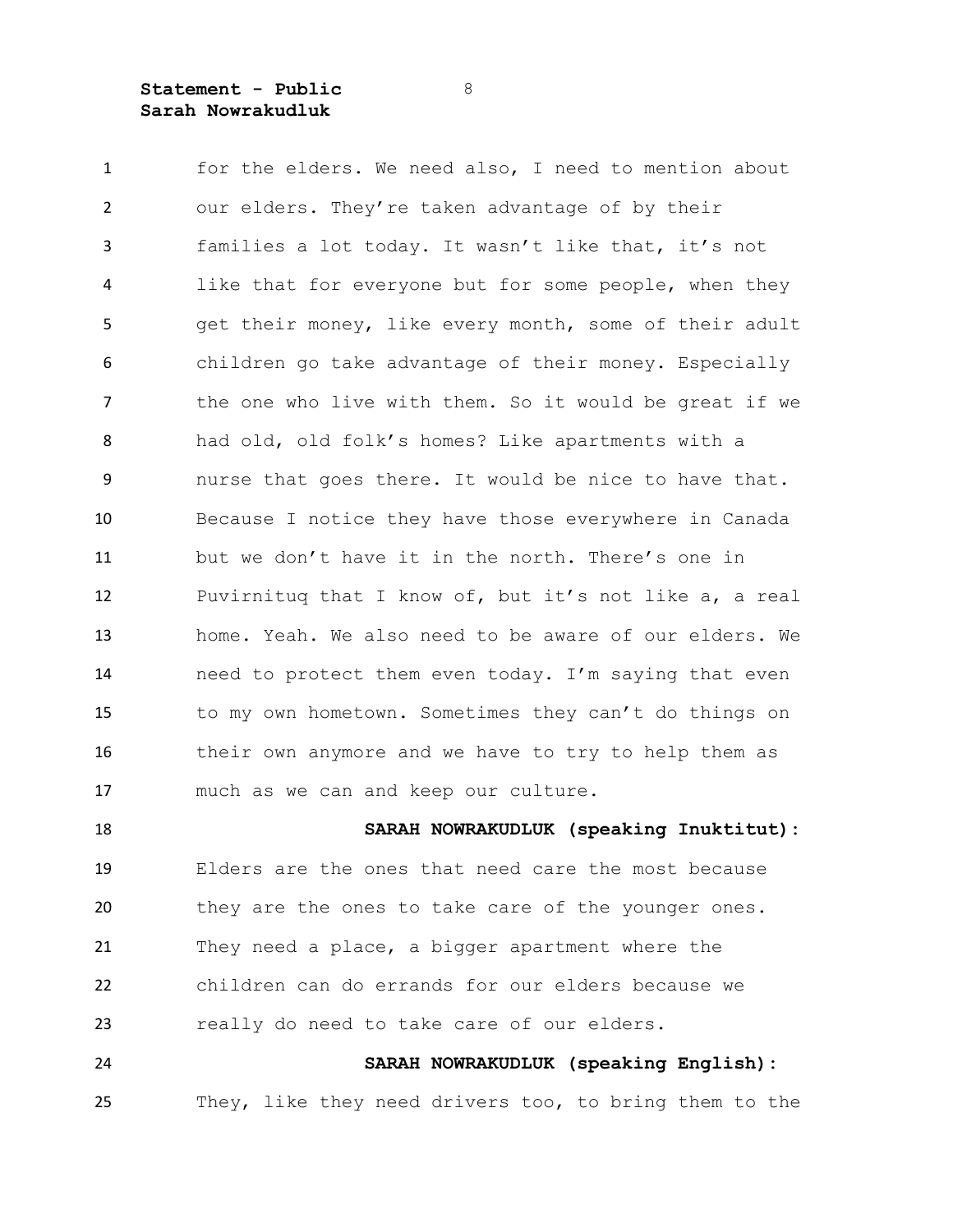stores and all that. Because when they're becoming old they can't drive on their own. We also have drivers for the elders. But like they need to have activities that they're not getting right now where they are. They need to have activities with schedule every day for a week. It would be nice to have that locally. And also we need more support for the women's shelter. I 8 know we have women's shelter in Inukjuak. I know they had one also in [Kuujjuarapik?] but they closed. Not enough funding. They need more support and more money from the government to, to, to help these women that are having a hard time. A lot of times they, they fight, they end up getting beat up badly. They have to 14 run away from their partner. And they have nowhere to go. **JAYME MENZIES:** There's no women's shelter or anything in your area? **SARAH NOWRAKUDLUK (speaking English):** No, in the other communities. **JAYME MENZIES:** Okay. **SARAH NOWRAKUDLUK (speaking English):** In the other communities. So this needs to be really looked at. We have to protect women. Abuse should not exist today but it is, it's a big problem. Anywhere, even in Canada. Women has to learn to speak up and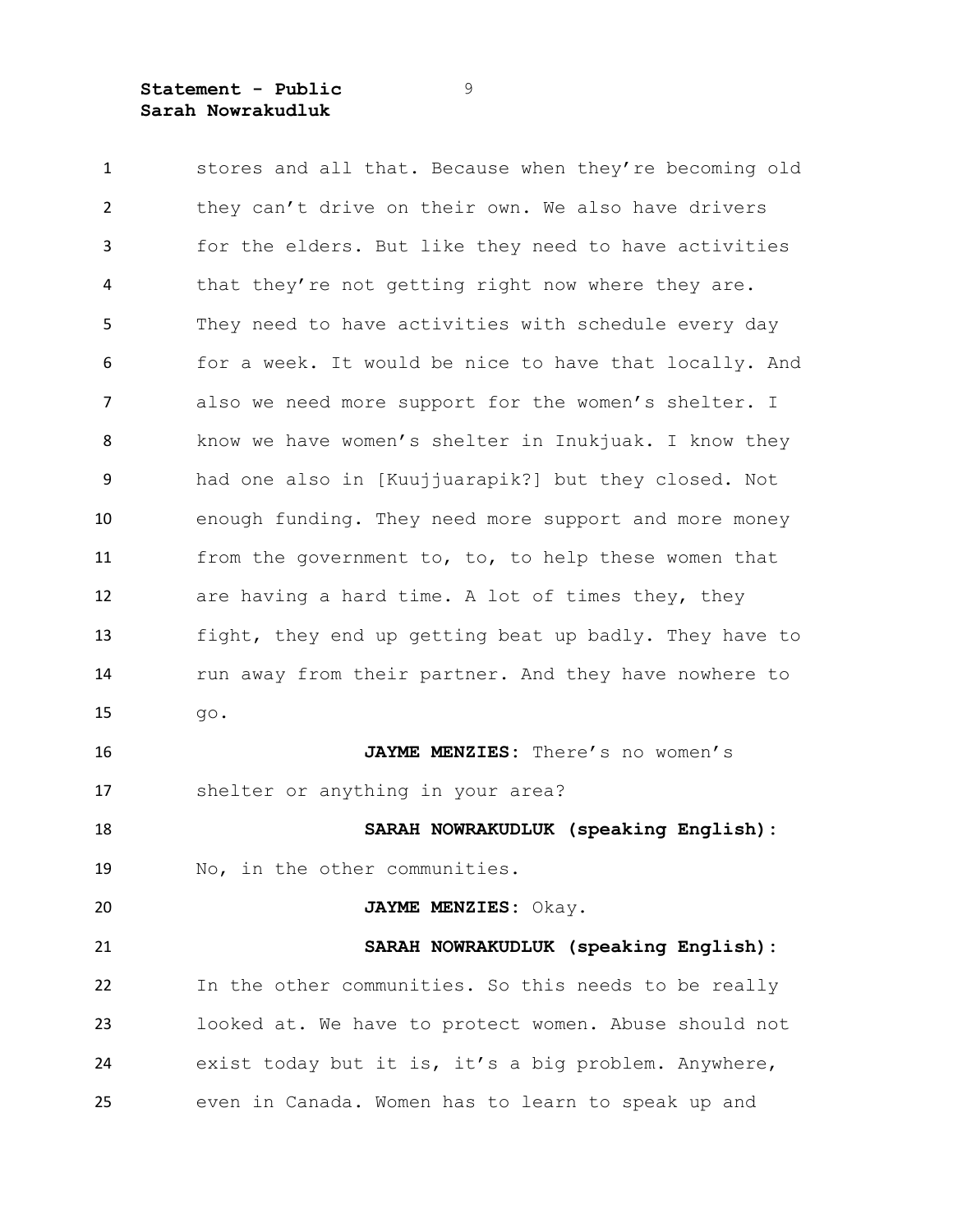protect themselves from danger. Especially for their children, so we need more funding for the women's shelter. And have more women's shelters for other communities in Nunavik. The one that can bring the children. **JAYME MENZIES:** Yeah. **SARAH NOWRAKUDLUK (speaking English):** Yeah. And also like I was talking about not getting help for missing people. When they go south and they become missing. We need to have more resources to go to when somebody is missing, like to do posting of the pictures and to put them on the news. Like, Inuit needs guidance because they're not informed because we don't have a, like a media, we don't have a... **JAYME MENZIES:** Right. **SARAH NOWRAKUDLUK (speaking English):** ...CBC, APTN, like right away ready in the north. And 18 here they have a lot of... **JAYME MENZIES:** Yes. **SARAH NOWRAKUDLUK (speaking English):** ...really good resources when they have missing people. **JAYME MENZIES:** So you're suggesting that there's more information in your community about how to get a hold of the big media outlets?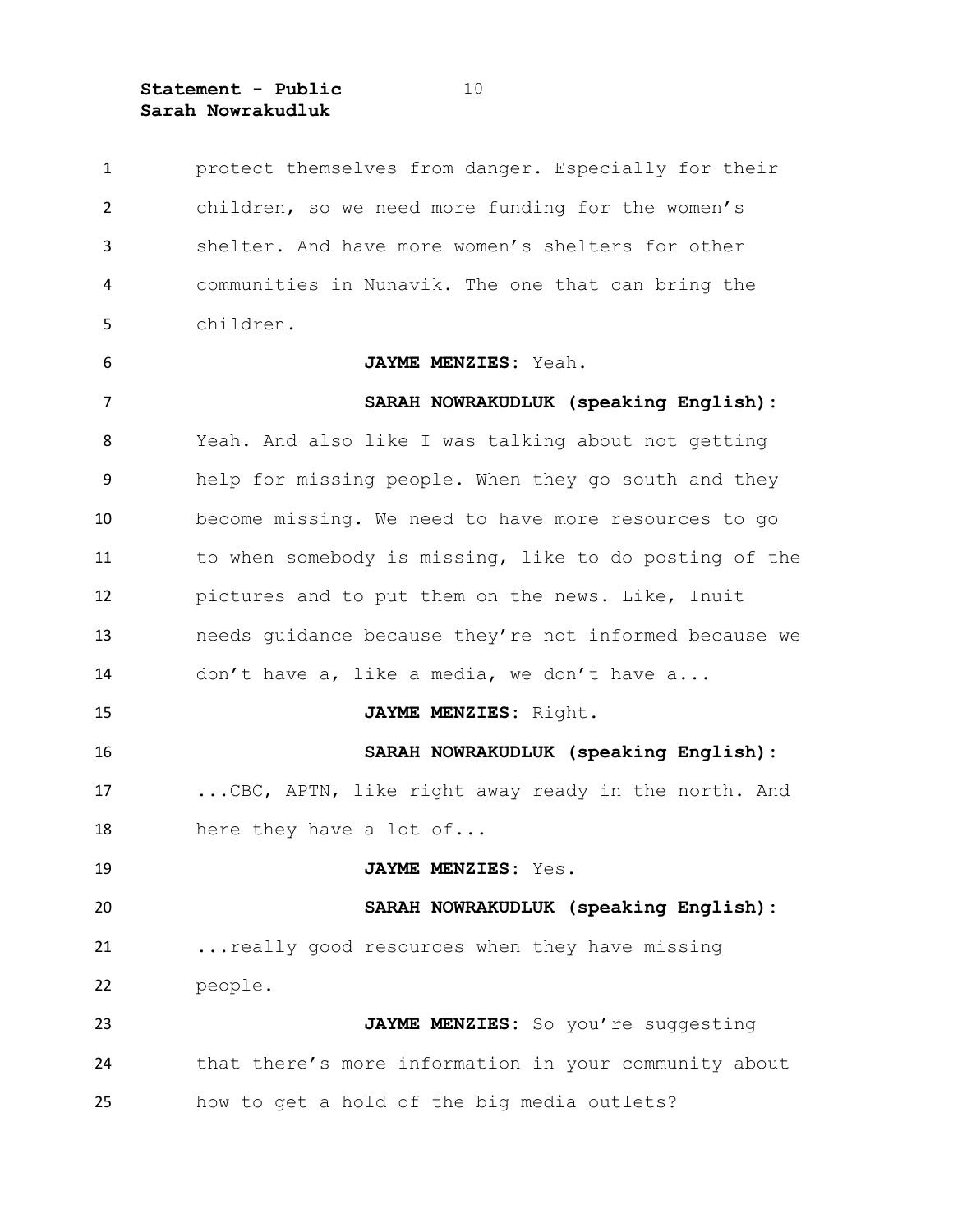| $\mathbf{1}$ | SARAH NOWRAKUDLUK (speaking English):                  |
|--------------|--------------------------------------------------------|
| 2            | Yeah.                                                  |
| 3            | JAYME MENZIES: Is that what you mean?                  |
| 4            | SARAH NOWRAKUDLUK (speaking English):                  |
| 5            | Yeah. Yeah.                                            |
| 6            | JAYME MENZIES: Okay.                                   |
| 7            | SARAH NOWRAKUDLUK (speaking English):                  |
| 8            | To put them on the news, to put them on for Inuit and  |
| 9            | Natives, anybody who's missing.                        |
| 10           | JAYME MENZIES: Right.                                  |
| 11           | SARAH NOWRAKUDLUK (speaking English):                  |
| 12           | Because they didn't even do that for my sister. And a  |
| 13           | lot of times nobody's doing that. We should be doing   |
| 14           | that in Canada. Whoever's missing, a child, a son, a   |
| 15           | father, grandfather, anybody's missing, we have to     |
| 16           | like help each other out.                              |
| 17           | JAYME MENZIES: Yeah.                                   |
| 18           | SARAH NOWRAKUDLUK (speaking English):                  |
| 19           | Because it's loved one. Anybody who's here is loved    |
| 20           | one. Someone is always important and it's              |
| 21           | heartbreaking not able to find a person. It's heart    |
| 22           | wrenching. And also we really need resources like      |
| 23           | psychiatrists, who's going to be in the north for long |
| 24           | terms to see people who got problems. There's more and |
| 25           | more and more people with a mental illness now. It has |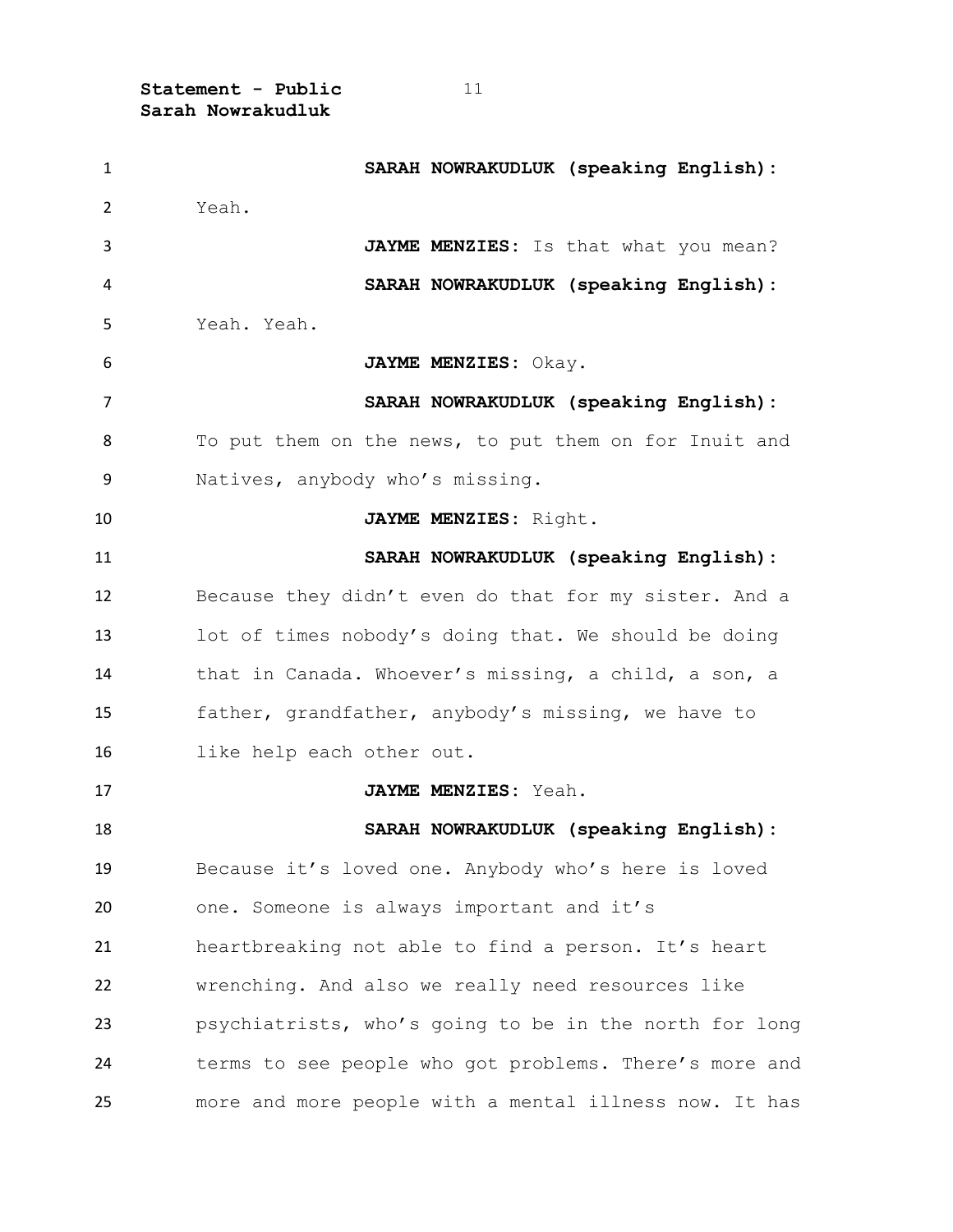grown over the years due to so many problems. **JAYME MENZIES:** So would you – do you have Inuit, do you have cultural therapists or elders available to people even? **SARAH NOWRAKUDLUK (speaking English):** It's not really fixed – it would have been great to have the resources from our people. But they're just being sent to reintegration centre. **JAYME MENZIES:** Okay. **SARAH NOWRAKUDLUK (speaking English):** 11 They're not really being taught to go hunting... **JAYME MENZIES:** Right. **SARAH NOWRAKUDLUK (speaking English):** ...or to go places because they have a mental problems but it would be nice. Because I keep seeing like 16 they're just given medication, medication and they're so...not normal at all. They're over medicated. And it would be great if they would have Inuit people more in charge of them. **JAYME MENZIES:** Right, to take them on 21 the land or to... **SARAH NOWRAKUDLUK (speaking English):** To take them on the land, to take them hunting, fishing, or shopping. Do things together. **JAYME MENZIES:** Right.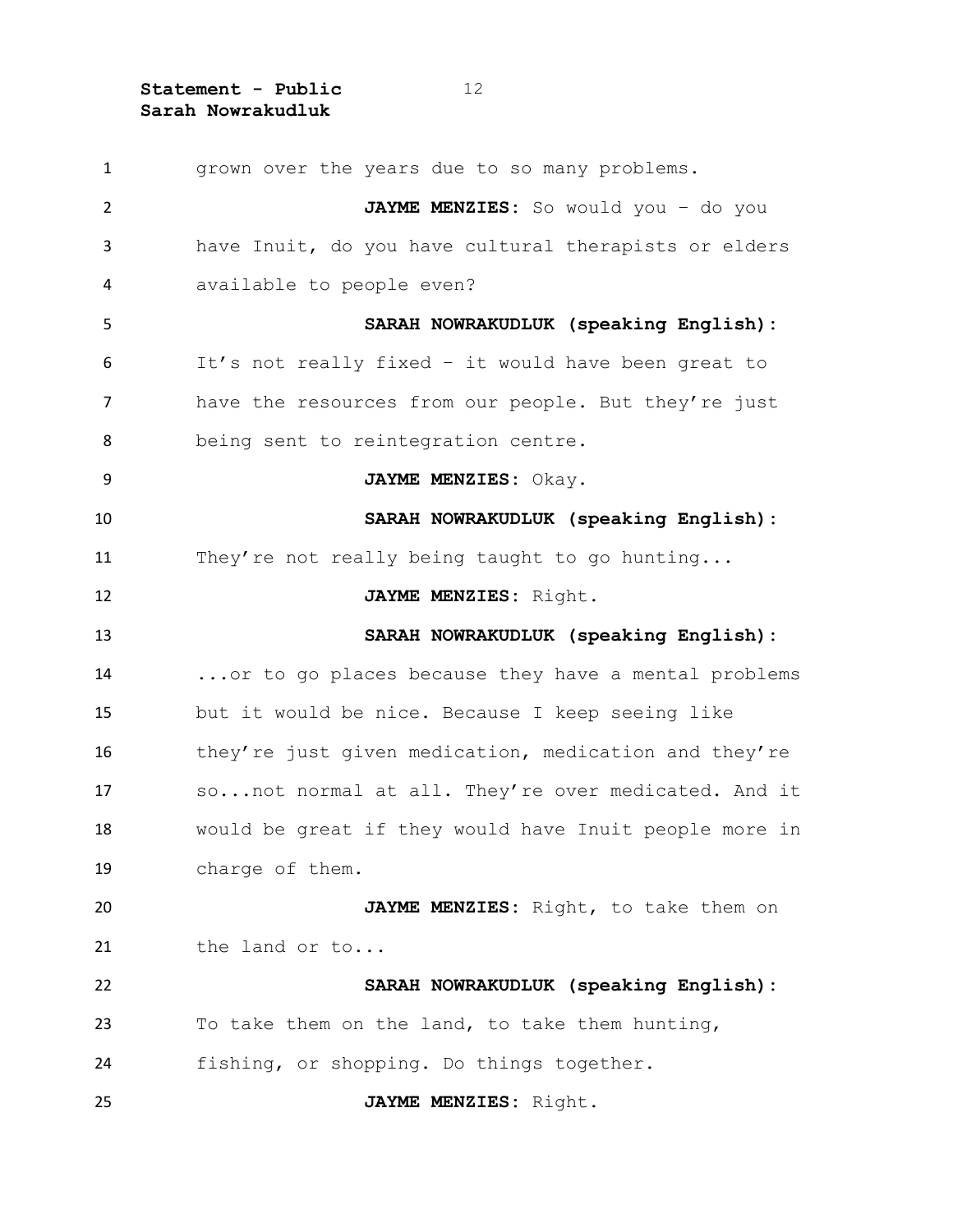| $\mathbf{1}$   | SARAH NOWRAKUDLUK (speaking English):                  |
|----------------|--------------------------------------------------------|
| $\overline{2}$ | Yeah. And also they need to be in spa, we don't even   |
| 3              | have a spa. You know to put them where they would open |
| 4              | up and start talking where the problem is you know?    |
| 5              | They become mental ill due to not speaking enough. And |
| 6              | they're not talking about what they've been through.   |
| $\overline{7}$ | They get closed up and they don't even know where to   |
| 8              | start. And we really need more help for these people   |
| 9              | in the north. More and more are growing and it's hard  |
| 10             | to see them not getting well. They're just being       |
| 11             | medicated. If they had a psychiatrist to be put in a   |
| 12             | quiet room and make them relaxed, then try to speak up |
| 13             | like what their issues are, where it started, you      |
| 14             | know? How it started? It would be good to have people  |
| 15             | not just giving them medication. Medication's not      |
| 16             | going to help them. It's to - medication to me is just |
| 17             | to make them quiet.                                    |
| 18             | JAYME MENZIES: Yeah.                                   |
| 19             | SARAH NOWRAKUDLUK (speaking English):                  |
| 20             | And it's not good for the inside. What else do I       |
| 21             | wanted to add? Oh yeah. Cost of living. Wow.           |
| 22             | JAYME MENZIES: Big issue.                              |
| 23             | SARAH NOWRAKUDLUK (speaking English):                  |
| 24             | Big, big issue. Cost of living is so high. Like I wish |
| 25             | the government would get involved to see how much are  |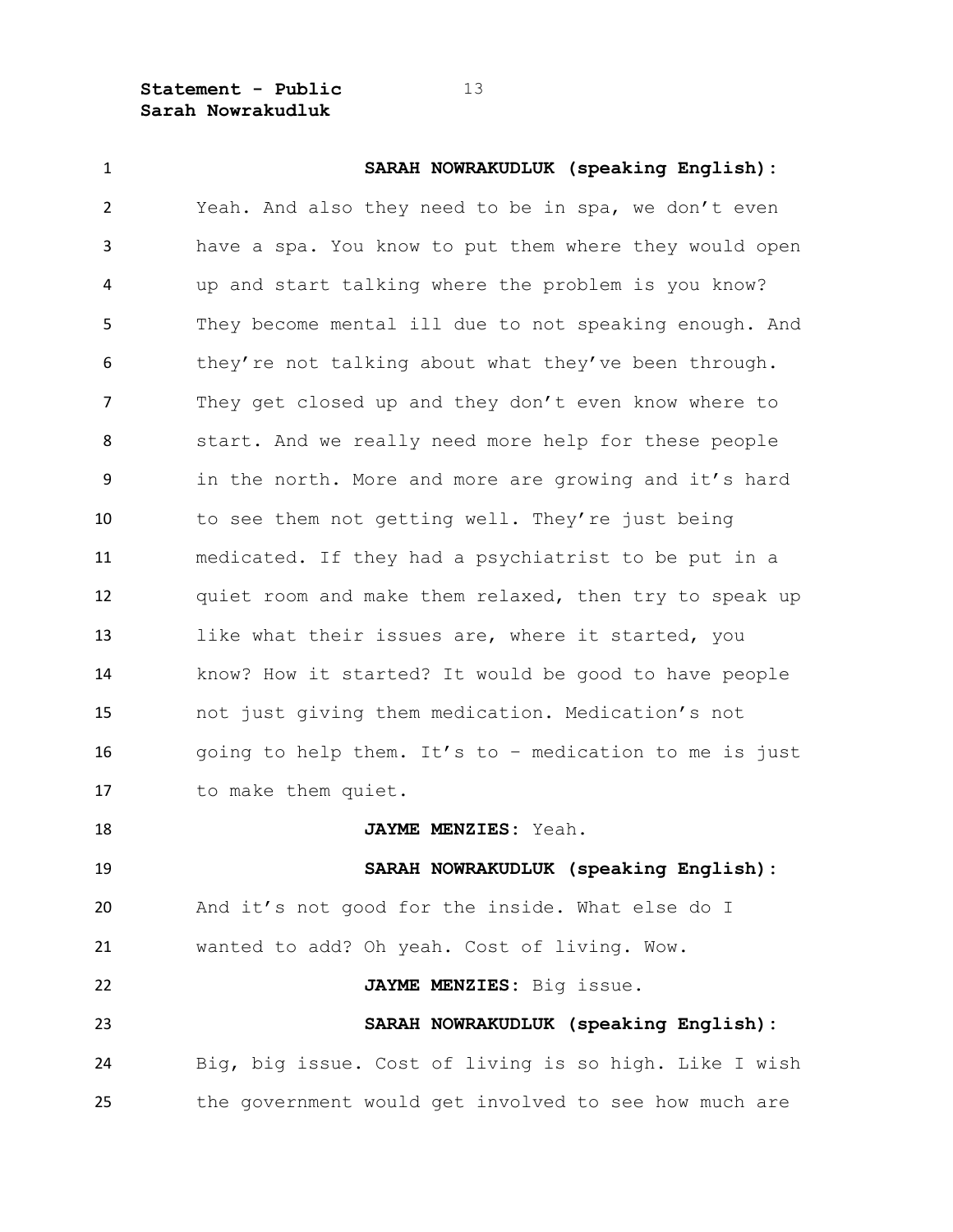our food. Like we get help from KRG to get like 30% off for the clothes and some few food. It's helping a lot. But it's just not enough. **JAYME MENZIES:** What's the K? What's the 5 - what did you say? You get help from? **SARAH NOWRAKUDLUK (speaking English):** KRG – Kativik Regional Government. **JAYME MENZIES:** Oh, okay. Yeah. **SARAH NOWRAKUDLUK (speaking English):** Yeah. They help us with the cost of living discounts. 11 But it's just not enough. Especially for those women, single mothers who have to feed their children every day. The cereal is so expensive. Just cereal boxes are so expensive. Milk is so expensive. The food they have to eat, we have to eat three times a day. Some people are eating once a day because they can't afford it. 17 And you know sometimes, I watch TV on TLC, 600 pounds overweight people. I wonder how do they get money to eat all that much. Because we don't even see that much where I live in [inaudible] you know? And we are the highest taxpayers. You might not know that. **JAYME MENZIES:** I didn't know that. **SARAH NOWRAKUDLUK (speaking English):** We are the most highest tax payers. **JAYME MENZIES:** Really?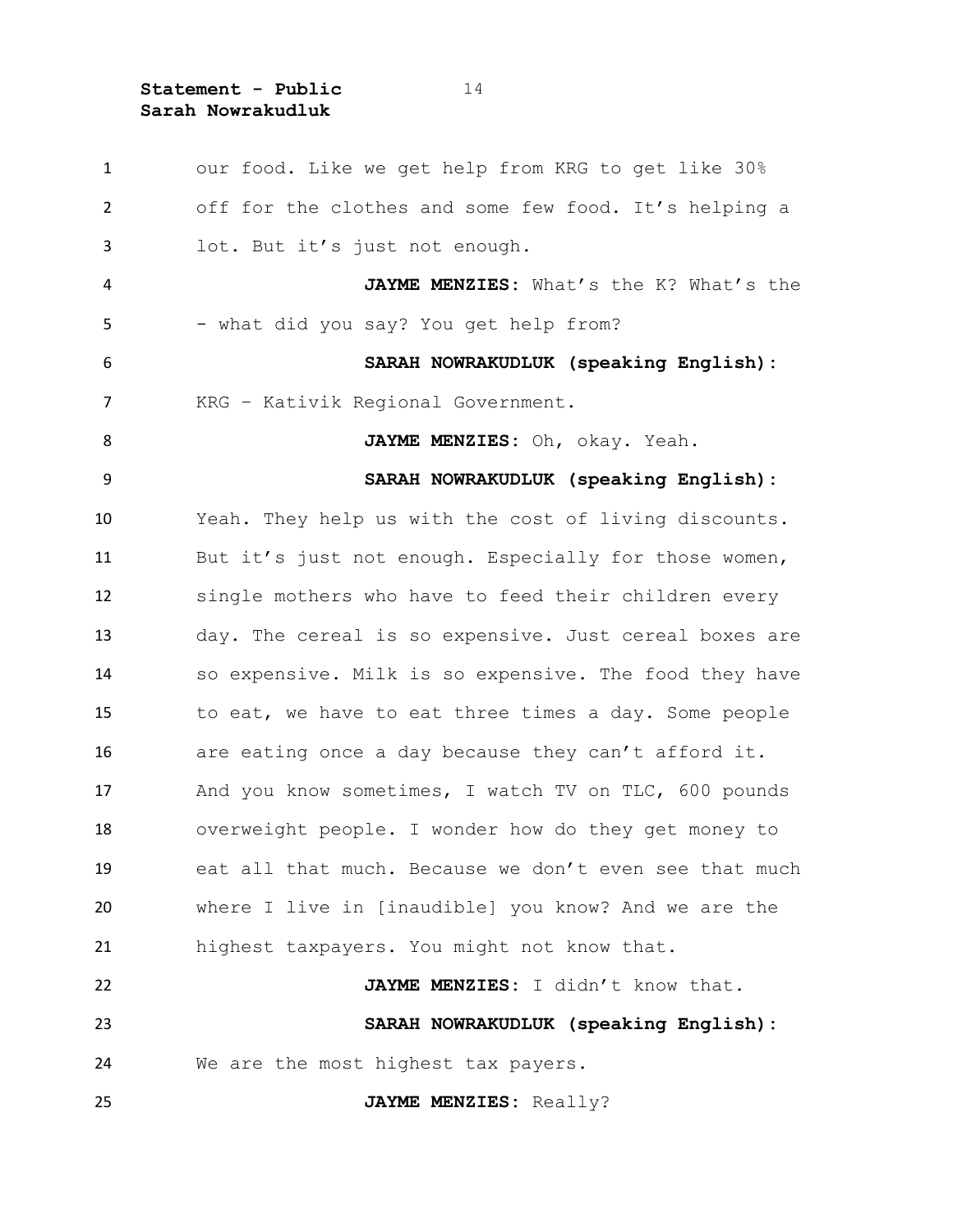| $\mathbf{1}$   | SARAH NOWRAKUDLUK (speaking English):                  |
|----------------|--------------------------------------------------------|
| $\overline{2}$ | Because we have to pay Quebec and Canada government,   |
| 3              | GST, PST. When we would buy a skidoo that would cost   |
| 4              | about \$8000 here, but it cost us \$14,000 there.      |
| 5              | Imagine all the taxes we have to pay. For anything     |
| 6              | that is expensive that we have to pay                  |
| $\overline{7}$ | JAYME MENZIES: There's the taxes on it.                |
| 8              | Right.                                                 |
| 9              | SARAH NOWRAKUDLUK (speaking English):                  |
| 10             | there's a big, biggest tax on it. And that has to      |
| 11             | be really looked at.                                   |
| 12             | JAYME MENZIES: There are taxes even                    |
| 13             | SARAH NOWRAKUDLUK (speaking English):                  |
| 14             | Like I want to pay the same price as Montréal. Food, I |
| 15             | want to pay Montréal's clothes, same price. Housing,   |
| 16             | same. Because we are in Canada. We are in Canada. The  |
| 17             | government got to really look at these because it's a  |
| 18             | big problem and it's their problem. You are part of us |
| 19             | because we are part of you. We're on the same land. So |
| 20             | we have to really figure that out, how to resolve      |
| 21             | this.                                                  |
| 22             | JAYME MENZIES: So even on, in an Inuit                 |
| 23             | community, there's Federal taxes charged?              |
| 24             | SARAH NOWRAKUDLUK (speaking English):                  |
| 25             | Yeah.                                                  |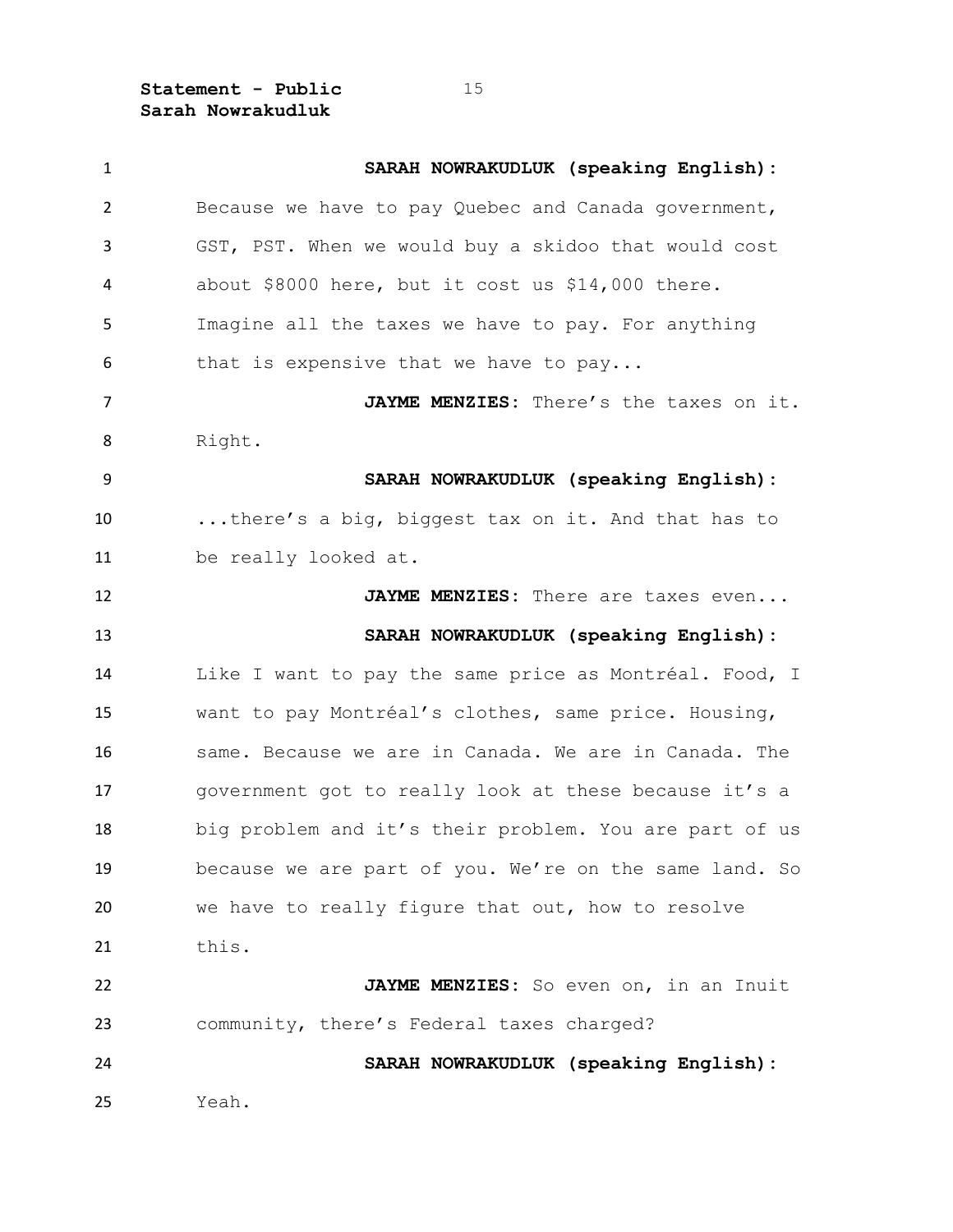| $\mathbf{1}$   | JAYME MENZIES: For groceries and stuff                 |
|----------------|--------------------------------------------------------|
| $\overline{2}$ | too?                                                   |
| 3              | SARAH NOWRAKUDLUK (speaking English):                  |
| 4              | Yeah. But healthy food no, vegetables we don't pay     |
| 5              | tax. Meats, we don't pay tax. But they're still quite  |
| 6              | high. Because all the food that we're receiving,       |
| 7              | they're all coming from the plane, so it makes it more |
| 8              | expensive. And it's our airline. And                   |
| 9              | JAYME MENZIES: Who owns the airline?                   |
| 10             | SARAH NOWRAKUDLUK (speaking English):                  |
| 11             | Air Inuit.                                             |
| 12             | JAYME MENZIES: So does the community                   |
| 13             | benefit from the profits of that airline?              |
| 14             | SARAH NOWRAKUDLUK (speaking English): A                |
| 15             | little bit.                                            |
| 16             | JAYME MENZIES: Okay.                                   |
| 17             | SARAH NOWRAKUDLUK (speaking English):                  |
| 18             | Just a little bit.                                     |
| 19             | JAYME MENZIES: Okay.                                   |
| 20             | SARAH NOWRAKUDLUK (speaking English):                  |
| 21             | Not, not much. And when it's being split it becomes    |
| 22             | quite small. Maybe we need to make a road. But it's    |
| 23             | scary the way we hear the roads for Aboriginals.       |
| 24             | JAYME MENZIES: True.                                   |
| 25             | SARAH NOWRAKUDLUK (speaking English):                  |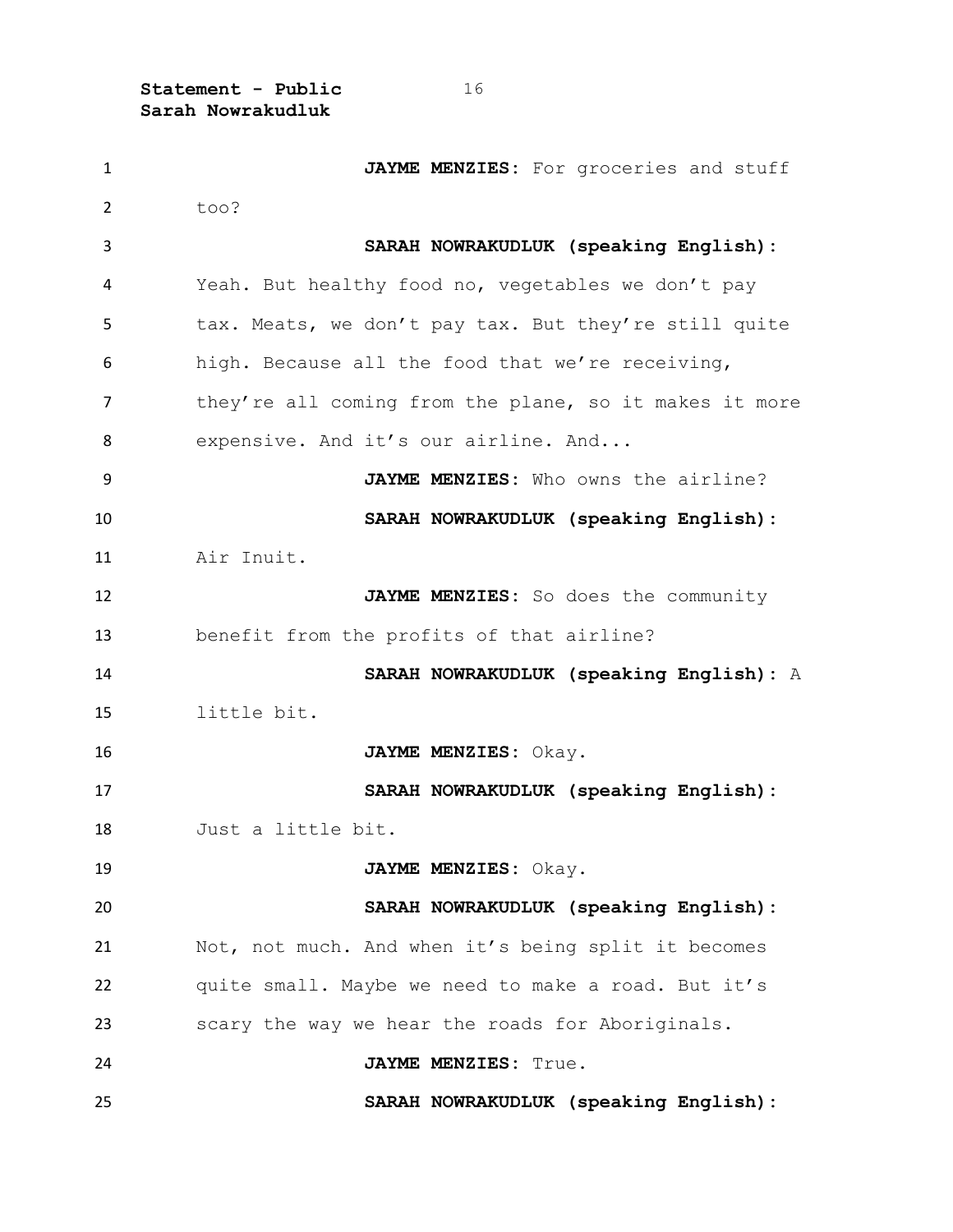| $\mathbf{1}$   | It's been scary just by hearing it. People becoming    |
|----------------|--------------------------------------------------------|
| $\overline{2}$ | missing all the time.                                  |
| 3              | JAYME MENZIES: True.                                   |
| 4              | SARAH NOWRAKUDLUK (speaking English):                  |
| 5              | But it would be nice if we would get a road too so the |
| 6              | cost of living would become less. We need money to     |
| $\overline{7}$ | make the roads. We need the roads too. I quess that's  |
| 8              | about it. Thank you.                                   |
| 9              | JAYME MENZIES: Sounds like you should                  |
| 10             | be a politician.                                       |
| 11             | SARAH NOWRAKUDLUK (speaking English):                  |
| 12             | No, no. I just want to be a person and understand      |
| 13             | other people. Yeah.                                    |
| 14             | JAYME MENZIES: Okay. Anything else to                  |
| 15             | add?                                                   |
| 16             | SARAH NOWRAKUDLUK (speaking English):                  |
| 17             | Oh yeah, I wanted to mention. We need more women       |
| 18             | leaders. We don't have Inuit women, strong women. I    |
| 19             | support you, wherever you are. We need more leadership |
| 20             | for women. Because they understand the situations and  |
| 21             | they always want to help more the women, you know?     |
| 22             | Life without women wouldn't have life. Also the, yeah  |
| 23             | we need more support from our leaders, and look at the |
| 24             | problems and try to find the solutions. We have a lot  |
| 25             | of problems where we live and there's a lot of         |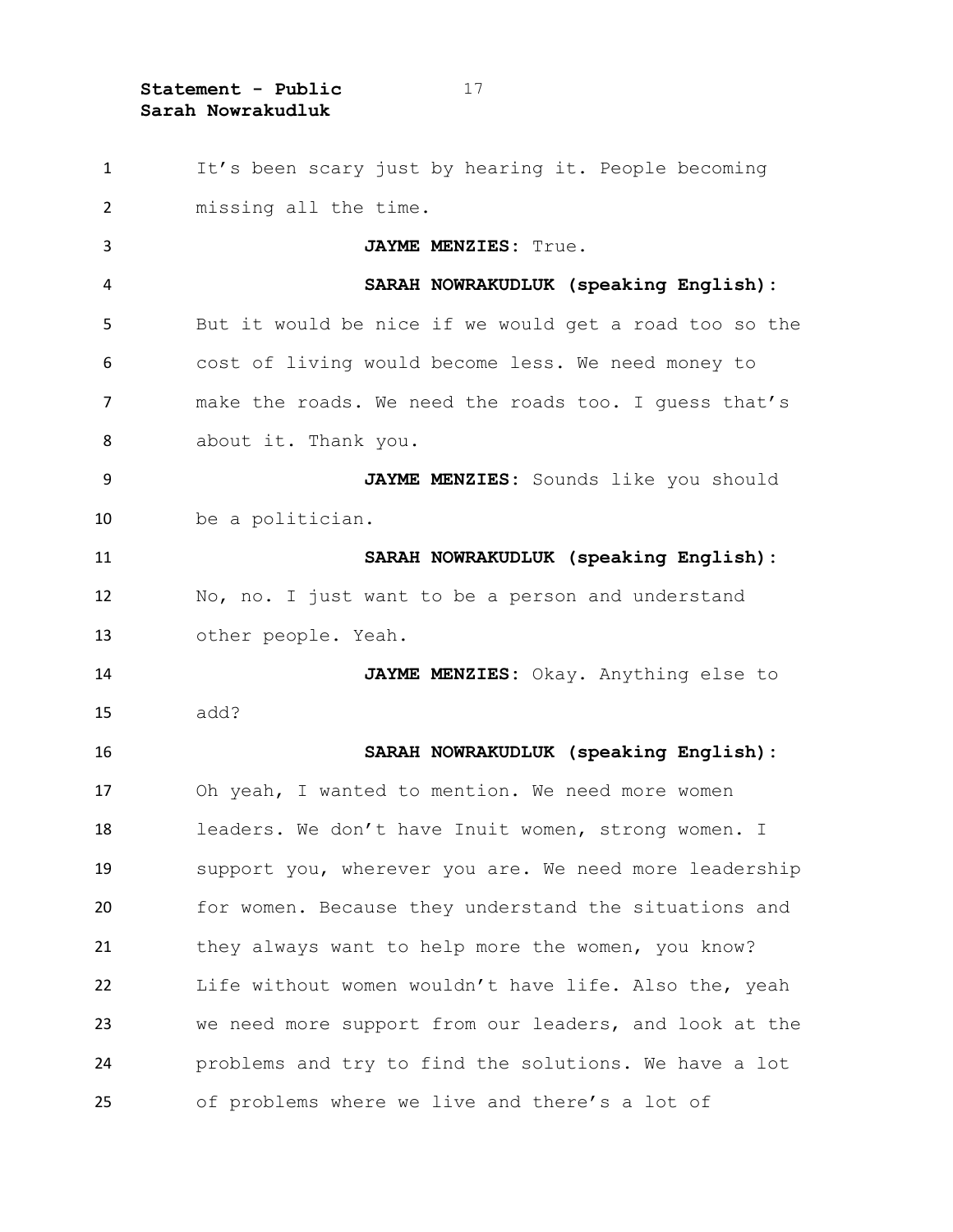solutions that are not being found or looked for. There's so much to resolve. A lot. And also if I forget to mention that we, we need Inuit youth protection workers in the south. They should have opening for them. Because Inuit are growing in Montréal or around you know, in the cities. Because 7 they can't have a house, they move south because of lack of housing and they need to have jobs too. Maybe they can help others who are having difficulties when they come to cities for the first time. Because it's a big, big change. We come from winters, small communities. And then you come south. We need Inuit people to, to help more. So it would be really great 14 to have Inuit youth protection workers, supported by the white people, 100% not being against. That will be great to have. It's really needed. I'm saying that for the Inuit Montréalers. There's a lot of beautiful 18 Inuit who've been in Montréal for many, many years. And today a lot, I know a lot of women here, Inuit women, a lot of their children have been taken away. A lot of them. Some of them break down. And it's hard to get up after. You become alcoholic, you become addict. There's no – it's like your heart been torn out. Mother, mother and child has to be together. Yeah. They should, they need Inuit workers in Batshaw I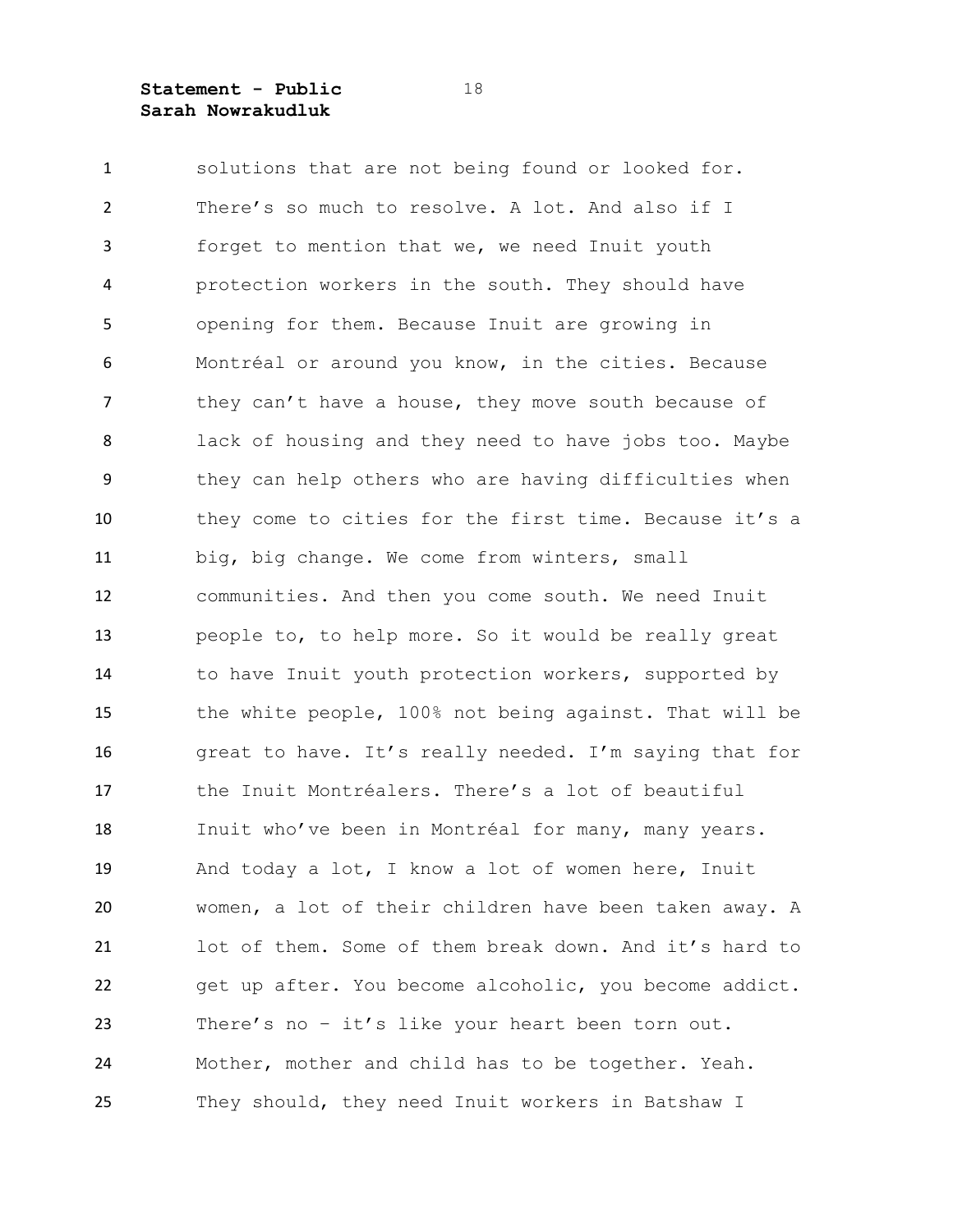would say. I battle with Batshaw. Youth protection worker. And also, you know some people, there's immigrant who will come to Canada you know they have resources to get help, where to go, where to sleep, you know they get all the help, because they don't speak the language, they don't know how the, the laws work. We're like kind of immigrants too when we come from a very small community when we go south. We're just like those people who come. Those Inuit people need resources, just like those immigrants. Where to go? Where to get help? When you have nowhere to sleep, where do you go? And when the youth protection is trying to take your children away, where do you go? Who do you go talk to? What lawyer do you get? Where do you get lawyers to get help? You know, all these resources. That's what we really need too, most of us. Even in the north. Even in the north we need, not the, more like...lawyers and stuff like that, we need also those things available for us. But because they only do criminals. If you did something wrong, you get a lawyer. We also need lawyers for different things. We don't have. And last thing, I wanted to say about students. Keep going. Go for, go for whatever you're trying to do. Don't give up. I know Montréal is hard, I know there's a lot of students in Montréal. I'm sure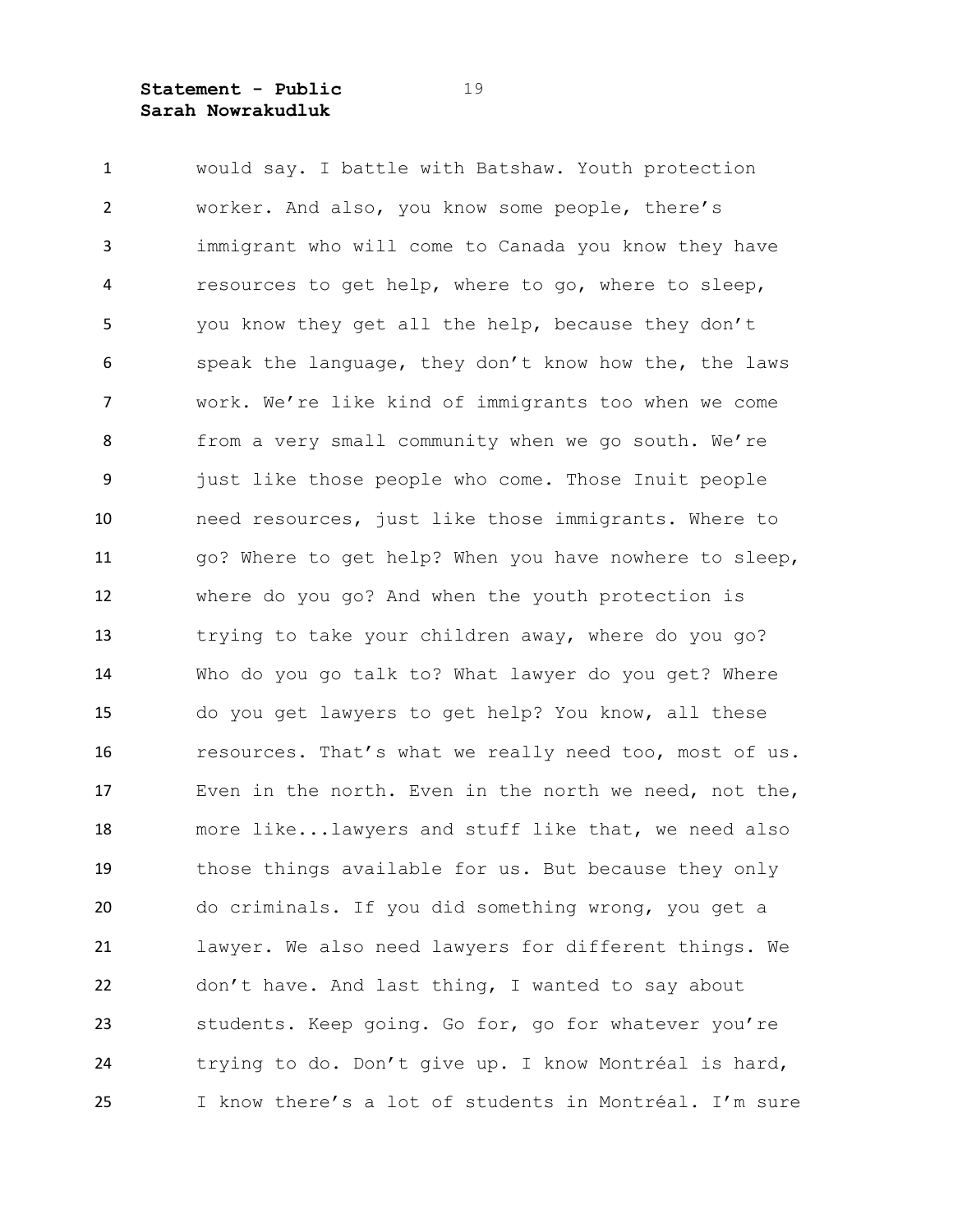| $\mathbf{1}$   | there's other Inuit people are in school somewhere.     |
|----------------|---------------------------------------------------------|
| $\overline{2}$ | It's very difficult. You miss all your family. But      |
| 3              | keep going. Keep going. Try to finish what you're       |
| 4              | doing. And come back later. We need resources. Even     |
| 5              | lawyer, Inuit lawyers, we need Inuit lawyers in         |
| 6              | Nunavik. We're quite behind because it's not our        |
| 7              | culture and language, but go, go, go. That's what I     |
| 8              | can say to the students. Yeah. And thank you KSB,       |
| 9              | Katavik School Board who are supporting Inuit to stay   |
| 10             | in college and university.                              |
| 11             | JAYME MENZIES: Yeah. Yeah.                              |
| 12             | SARAH NOWRAKUDLUK (speaking English):                   |
| 13             | Thank you. And all the other                            |
| 14             | JAYME MENZIES: Organizations?                           |
| 15             | SARAH NOWRAKUDLUK (speaking English):                   |
| 16             | Yeah, other organizations too who helps, who helps. Any |
| 17             | help is great. That's about it.                         |
| 18             | JAYME MENZIES: Great. Thank you.                        |
| 19             | SARAH NOWRAKUDLUK (speaking English):                   |
| 20             | Yeah, thank you.                                        |
| 21             | JAYME MENZIES: I'll turn this off.                      |
| 22             | SARAH NOWRAKUDLUK (speaking English):                   |
| 23             | Yeah.                                                   |
| 24             | (Proceedings adjourned)                                 |
| 25             | JAYME MENZIES: All right, you're on.                    |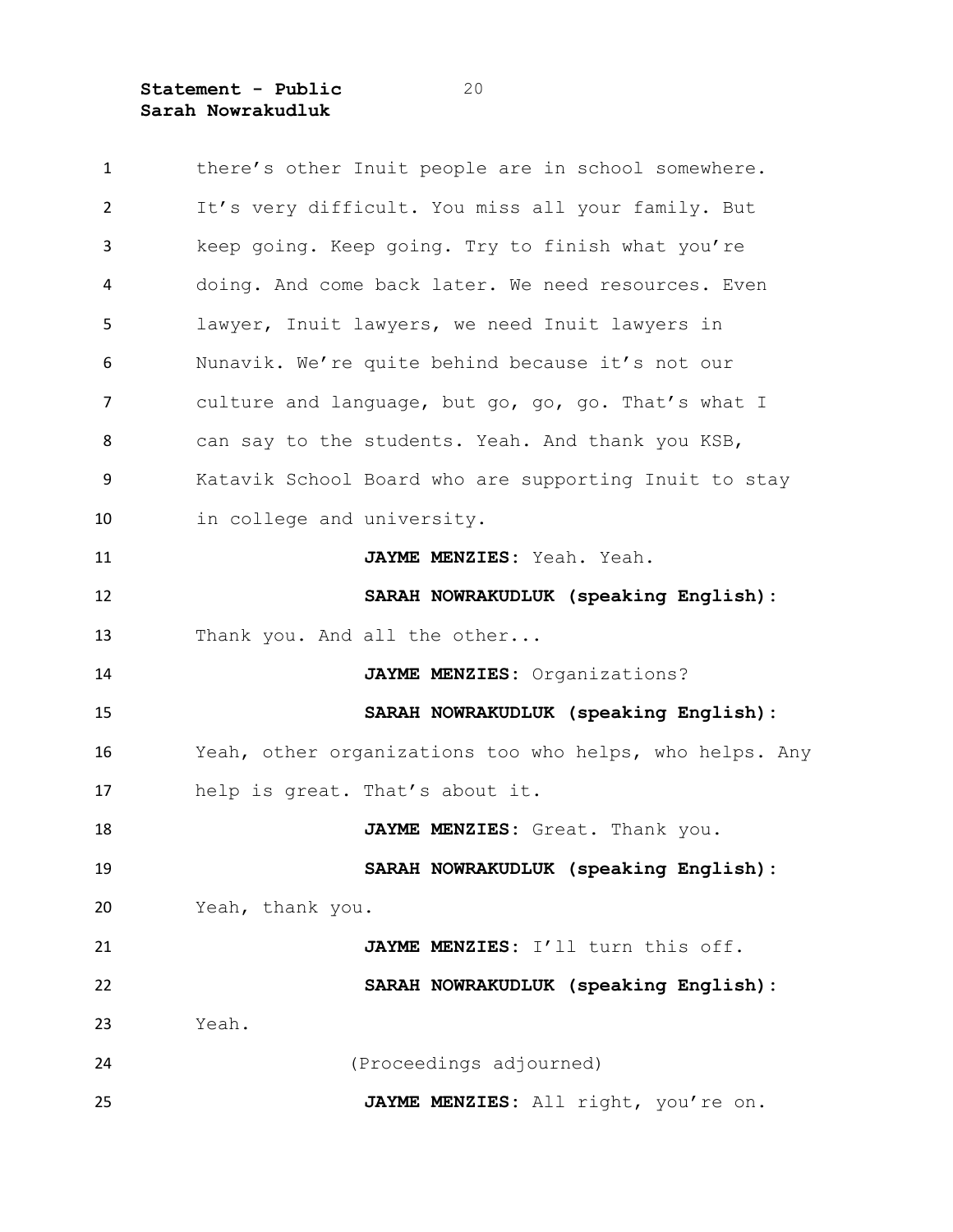| $\mathbf{1}$   | SARAH NOWRAKUDLUK (speaking English):                   |
|----------------|---------------------------------------------------------|
| $\overline{2}$ | For the National Inquiry for Missing and Murdered       |
| 3              | Indigenous Women and Girls, there's a lot more people   |
| 4              | who are not having a chance to speak for their lost     |
| 5              | loved ones. I would love for the Inquiry to, to extend  |
| 6              | it. There's too many people who have no chance to speak |
| $\overline{7}$ | and right now they're just hearing. There's meetings    |
| 8              | right now, making statements right now. They're just    |
| 9              | hearing that for sure. And people going to say oh, how  |
| 10             | come I didn't go there? So I push for extension.        |
| 11             | There's more people who needs to go through this, to    |
| 12             | speak for their loved ones who are, who are not spoken  |
| 13             | for and unfinished. So, I push for that.                |
| 14             | JAYME MENZIES: Thank you.                               |
| 15             | SARAH NOWRAKUDLUK (speaking English):                   |
| 16             | Please add more time for these beautiful women who have |
| 17             | lost their loved ones. We need to extend to have more   |
| 18             | time for these other people who has to come and speak   |
| 19             | for their loved ones. Thank you.                        |
| 20             | JAYME MENZIES: Do you have anything                     |
| 21             | you'd like to finish with in your language?             |
| 22             | SARAH NOWRAKUDLUK (speaking English):                   |
| 23             | Yeah.                                                   |
| 24             | SARAH NOWRAKUDLUK (speaking Inuktitut):                 |
| 25             | If you have lost a loved one from murder this is your   |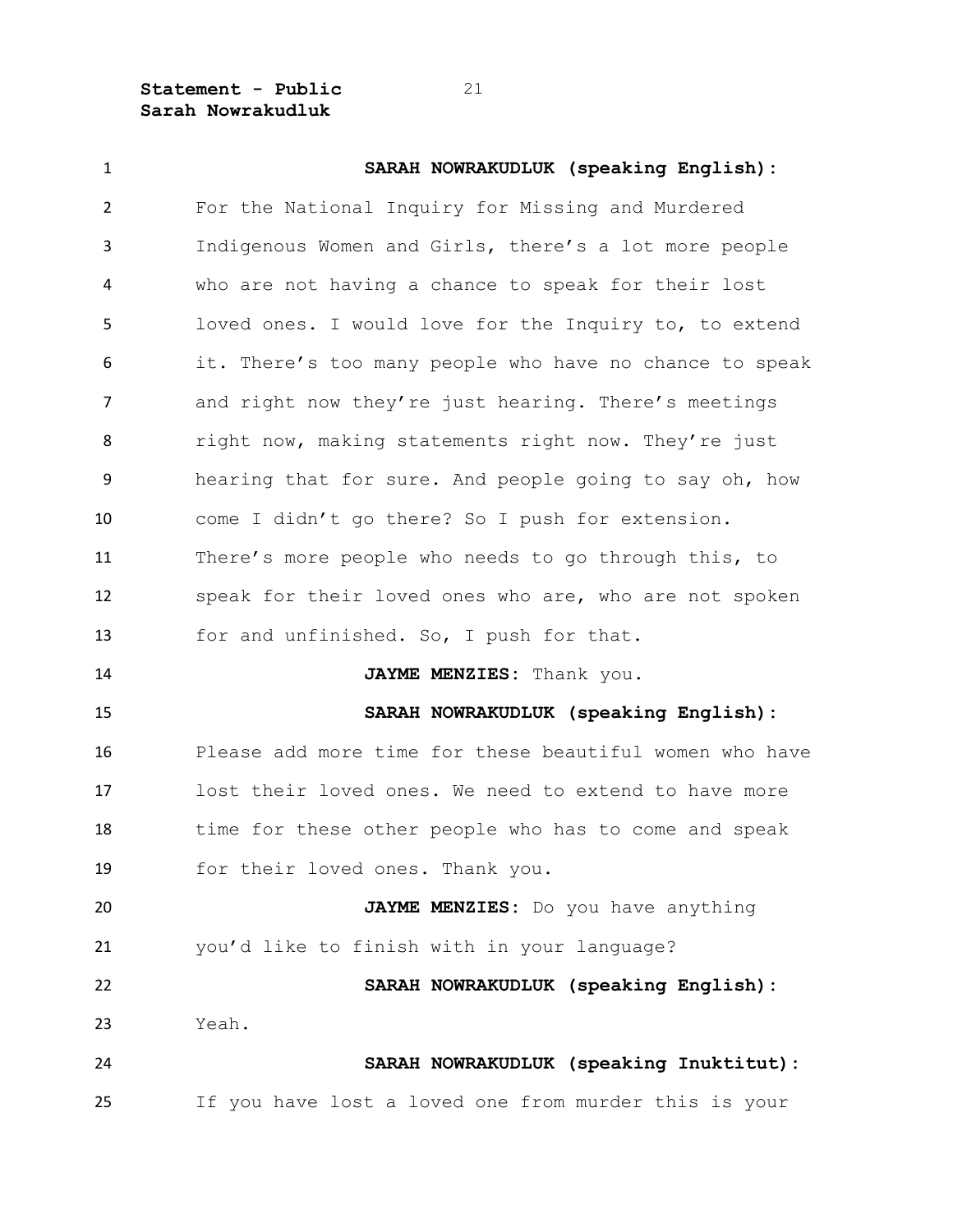| $\mathbf{1}$ | opportunity to speak. Even if you don't have a chance   |
|--------------|---------------------------------------------------------|
| 2            | to say what you need to say, they are also on Facebook. |
| 3            | Message MMIWG, if you have a daughter or sister that    |
| 4            | was murdered, please speak up. There are a lot of       |
| 5            | people that do want to speak but there isn't a lot of   |
| 6            | time so I encourage you to speak up. I hope that        |
| 7            | inquiry will be extended, there are too many people     |
| 8            | that want to attend but will not be able to. They want  |
| 9            | an opportunity to speak, give them an opportunity and   |
| 10           | that's all I wanted to say. Thank you                   |
| 11           | JAYME MENZIES: Okay.                                    |
| 12           | SARAH NOWRAKUDLUK (speaking English):                   |
| 13           | Thank you so much.                                      |
| 14           | --- Upon adjourning at 12:45 p.m.                       |
| 15           |                                                         |
| 16           |                                                         |
| 17           |                                                         |
| 18           |                                                         |
| 19           |                                                         |
| 20           |                                                         |
| 21           |                                                         |
| 22           |                                                         |
| 23           |                                                         |
| 24           |                                                         |
| 25           |                                                         |